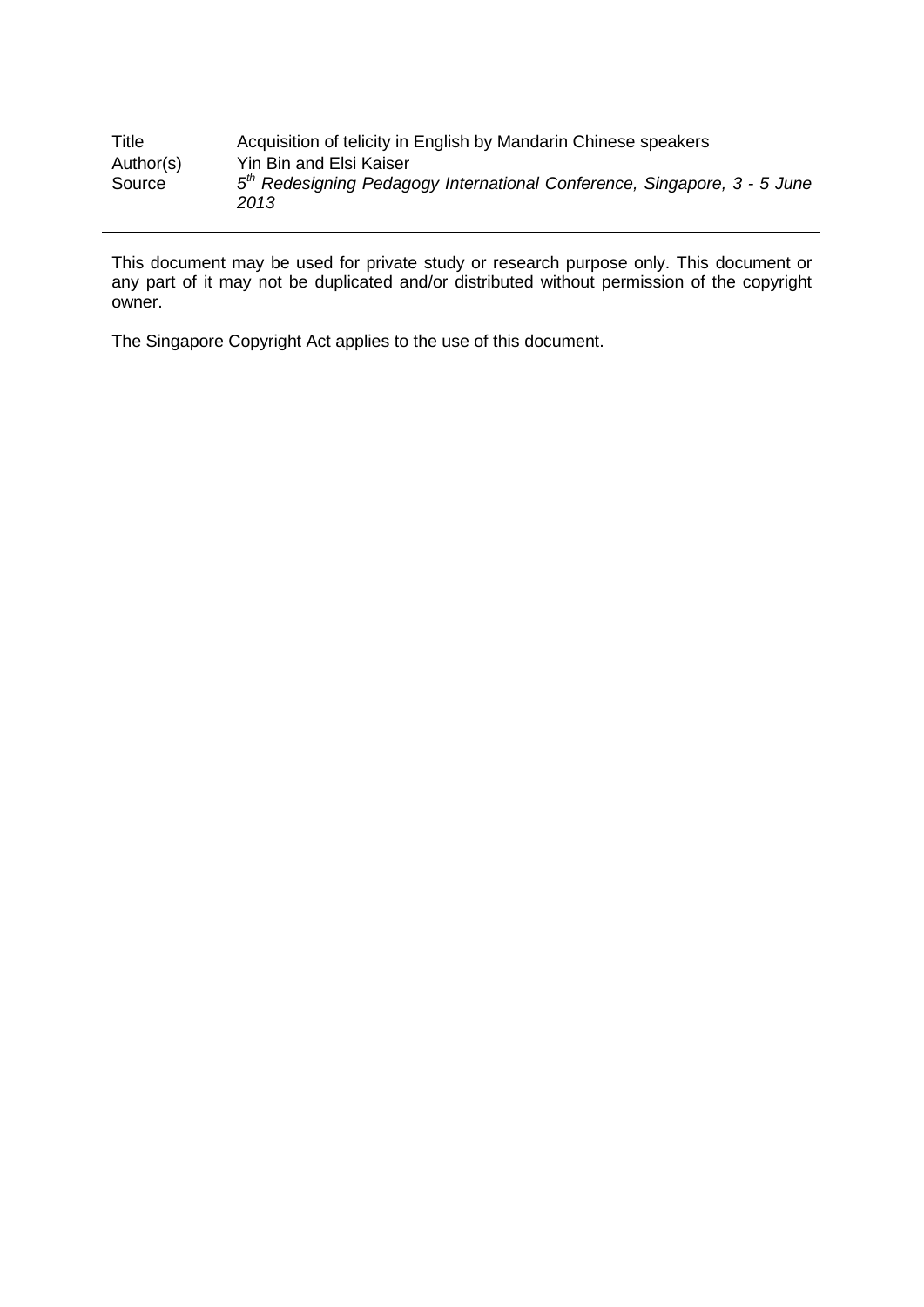#### Acquisition of Telicity in English by Mandarin Chinese Speakers

Bin Yin<sup>a</sup> and Elsi Kaiser<sup>b</sup> aNational Institute of Education **bUniversity of Southern California** *bin.yin@nie.edu.sg* 

*Redesigning pedagogy – 2013 National Institute of Education, Singapore June 3-5*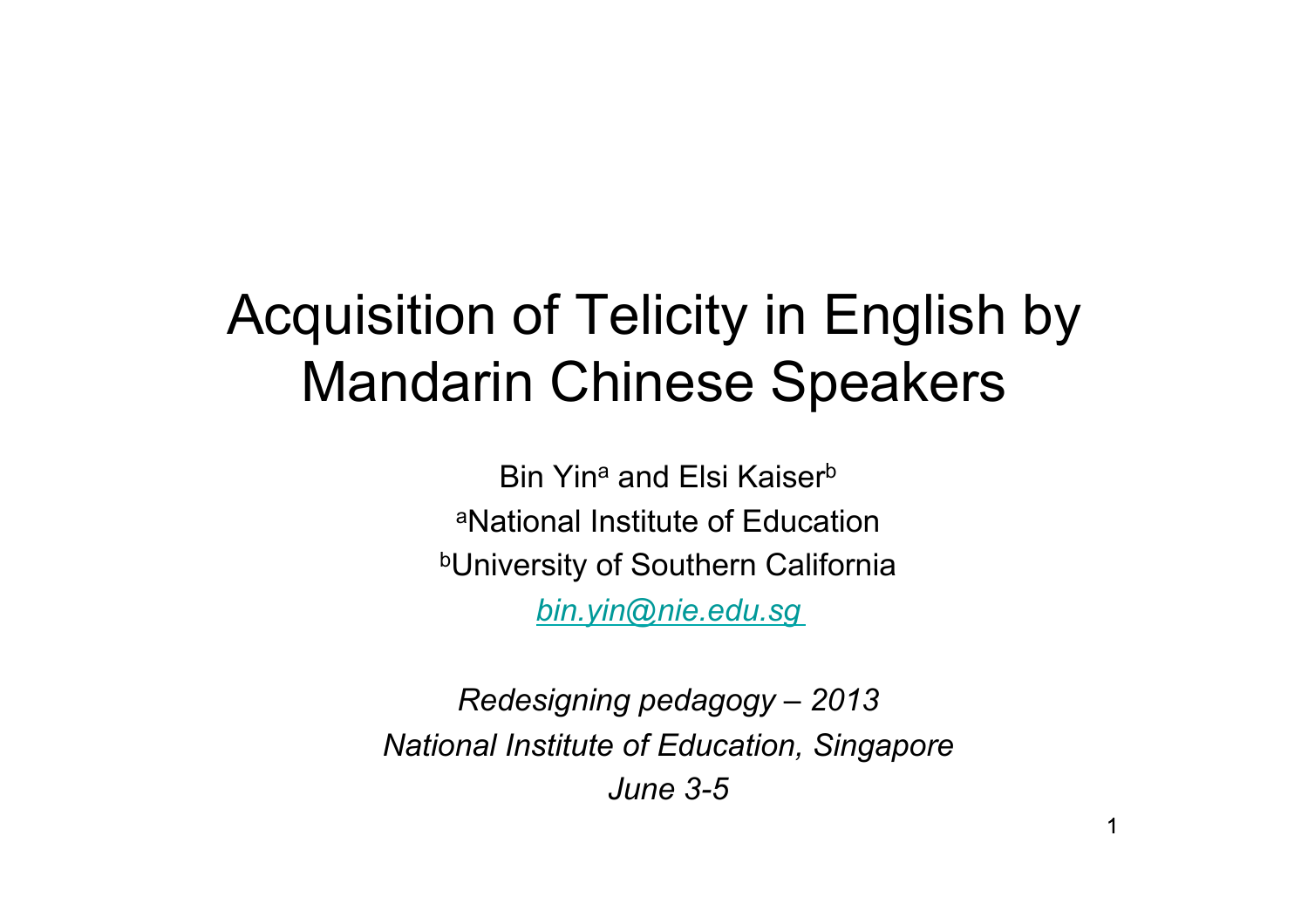#### Aim of Study

- To investigate L1 Chinese/L2 English learners' sensitivity to the effect of the direct object noun phrase on the telicity interpretation of English sentences.
	- Research on effect of direct object on telicity still rather limited in SLA (but see e.g. Slabakova 2000; Gabriele 2010)
- To further our understanding of learnability issue<br>– Superset subset relationship between L1 and L2 and outcome
	- of acquisition
	- Mixed findings
	- Chinese (two interpretations; superset), English (one interpretation; subset)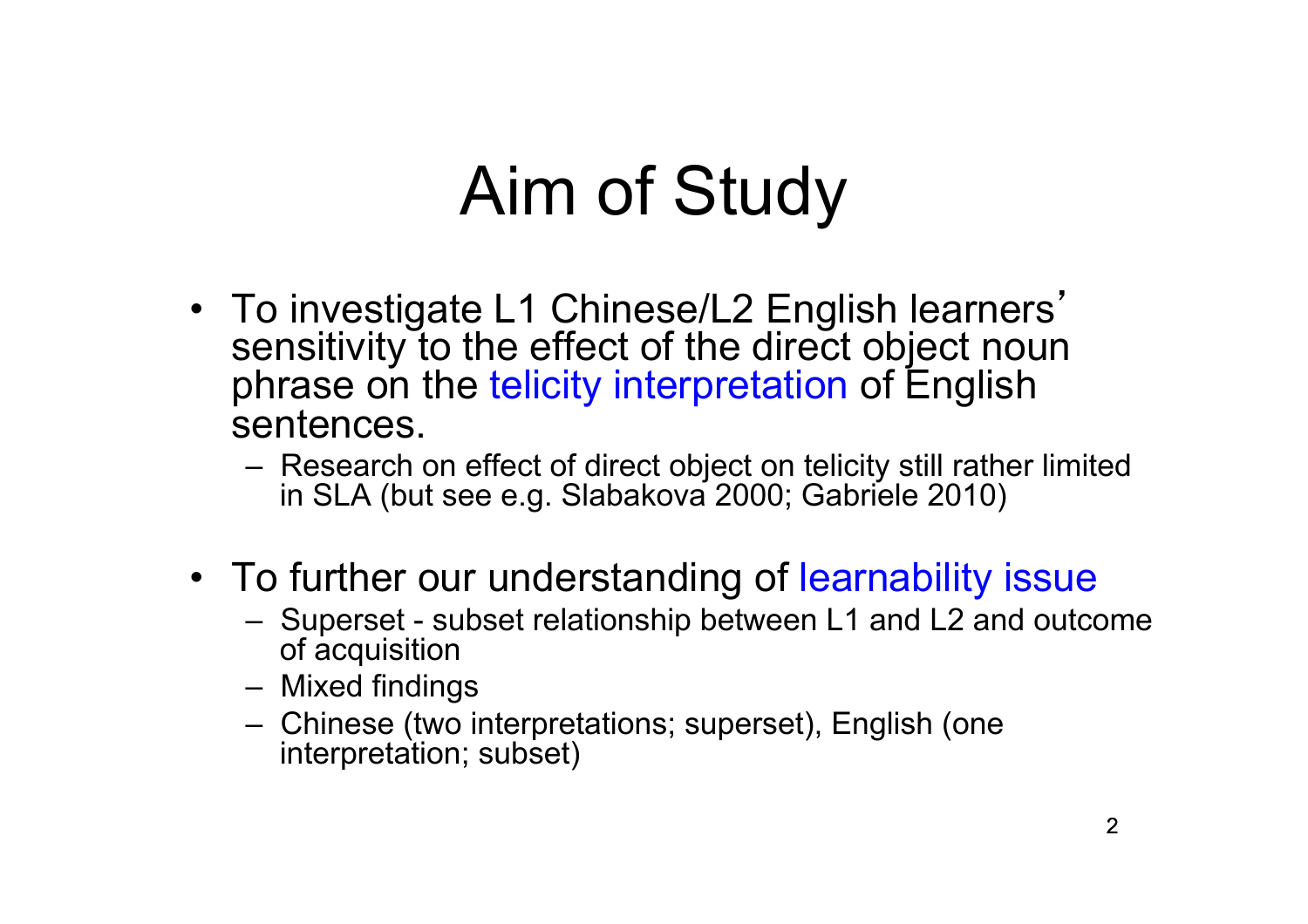# **Telicity**

- "The property of an event's having a distinct, definite and inherent endpoint in time" (Tenny, 1994: p.4)
- Mary walked to the park. – telic with intrinsic endpoint
- Mary walked in the park. – atelic no intrinsic endpoint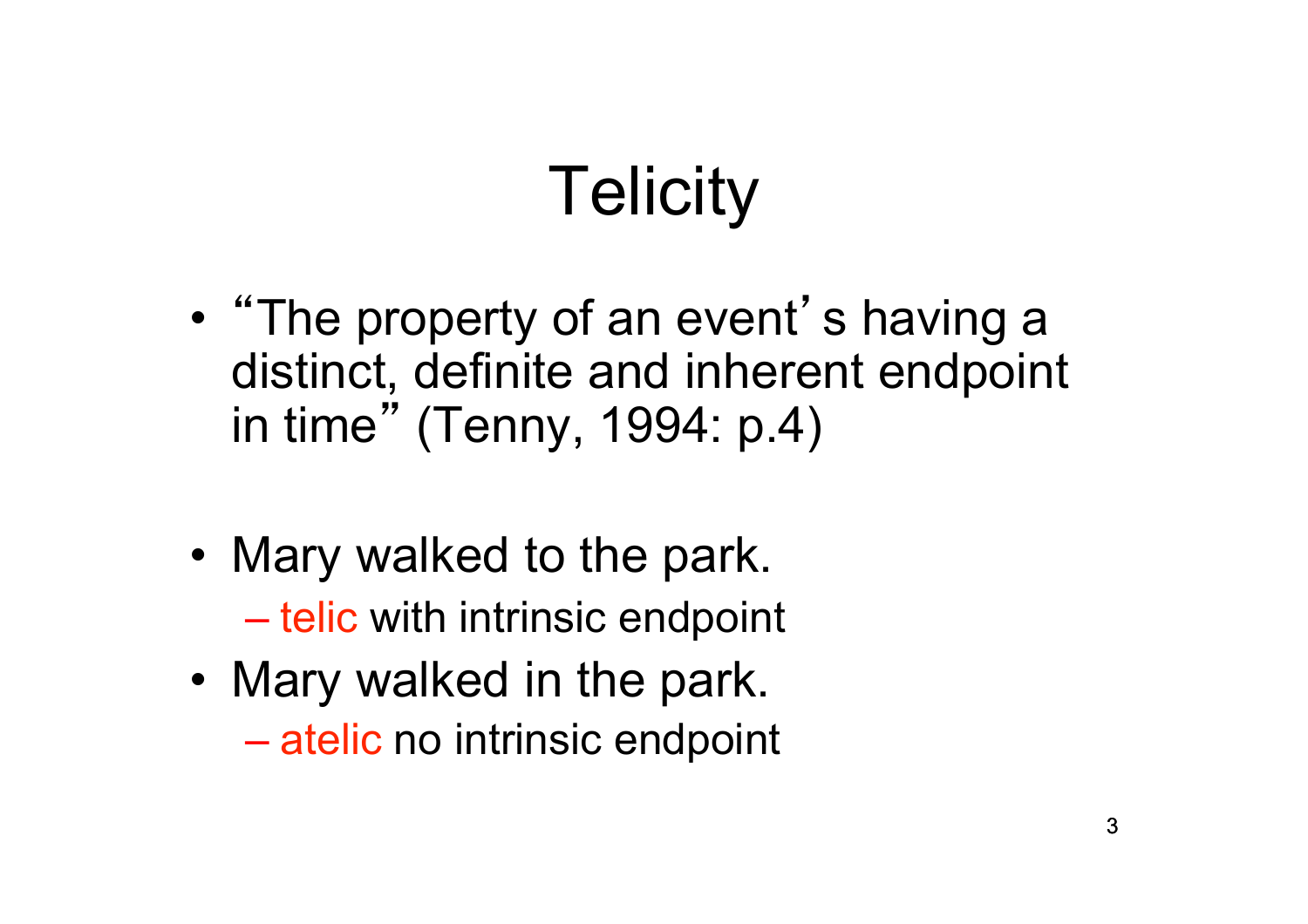#### Direct object and telicity

- Properties of the direct object affect telicity
	- Mary ate an apple. (inherent endpoint; telic)
	- Mary ate apples. (no inherent endpoint; atelic)
	- Mary ate ice cream. (no inherent endpoint; atelic)
- 
- Contributing factor: whether the entity in question has defined extent or quantity (boundedness)
	- Unspecified quantity --> [-bounded] --> atelic
	- Specified quantity --> [+bounded] --> telic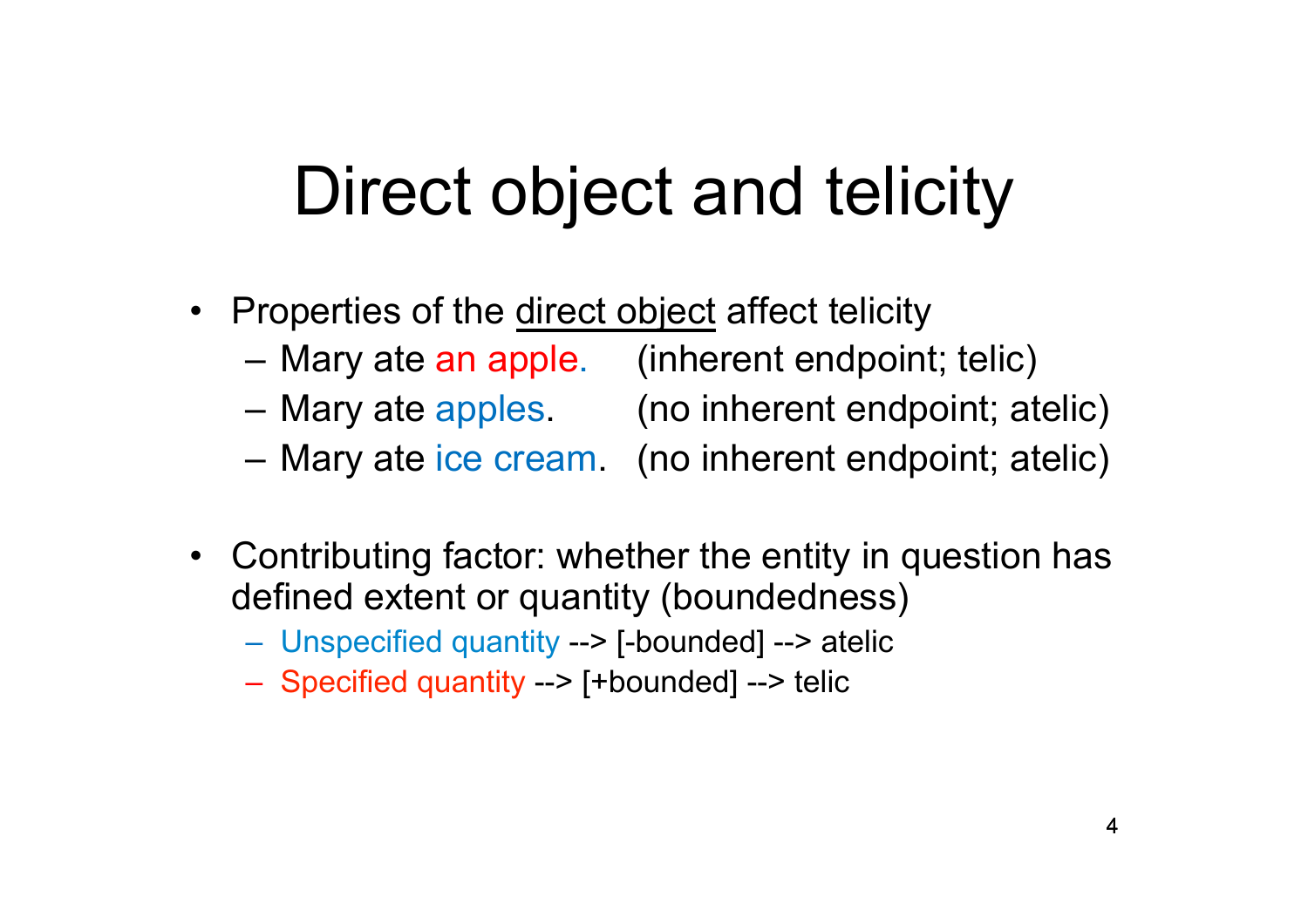#### Cross-linguistic differences in telicity marking

- Unlike in English, telicity not sensitive to object nouns in some languages (e.g. Slavic)
- Same noun phrase may have different boundedness values in different languages
	- Demonstrative/definite singular NP in English --> [+bounded]
	- Demonstrative singular NP in Chinese --> [+/- bounded]
- Implications for second language acquisition
	- L2 learners might transfer L1 telicity calculation strategy to L2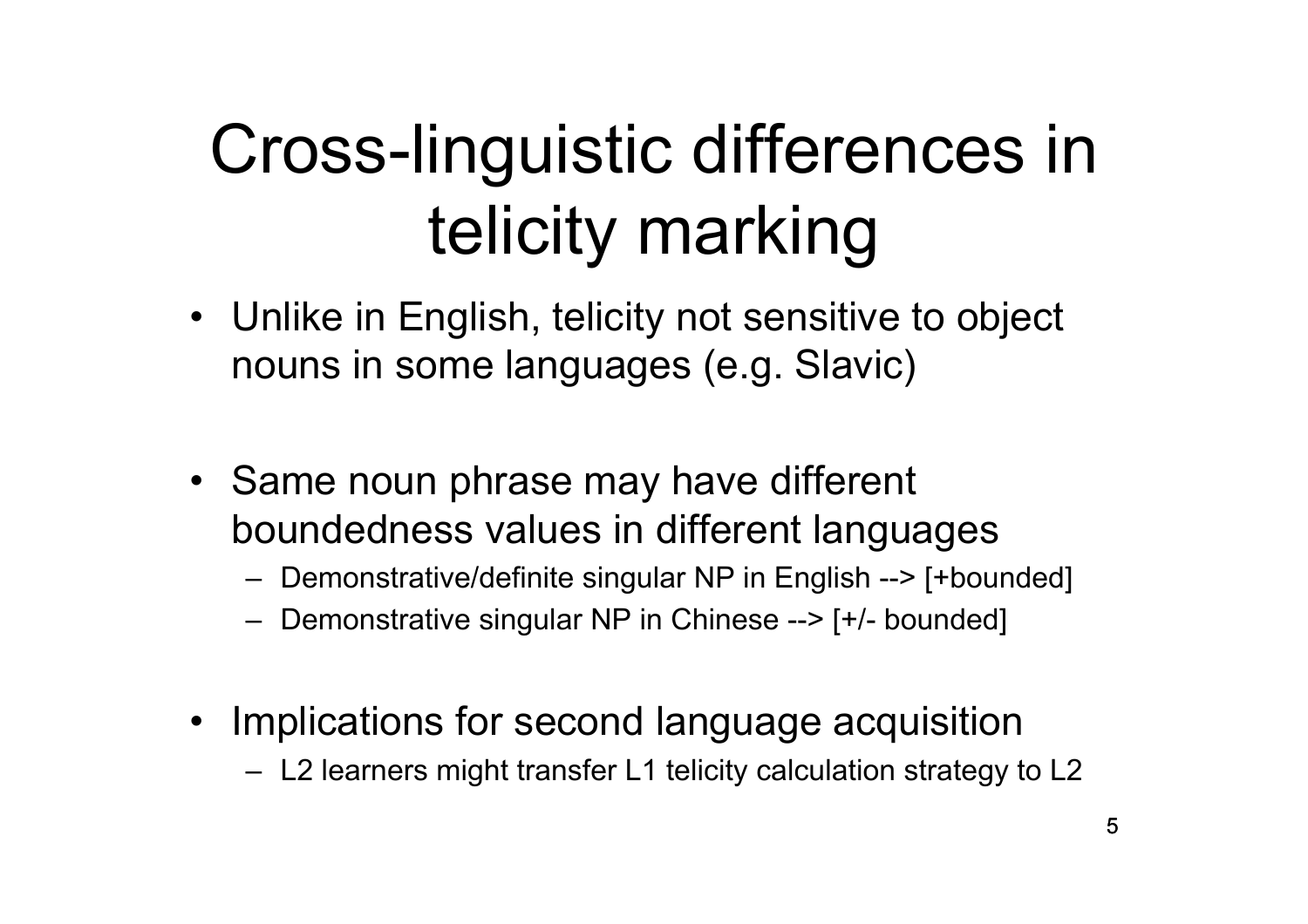### Telicity in second language acquisition: Slabakova (2000)

- When interpreting an event as telic/atelic, do learners transfer telicity marking from L1 to L2?
- L1 Spanish, L1 Bulgarian learning L2 English
- Spanish
	- similar to English in the way direct object affects telicity
	- *Prediction*: Behavior similar to L1 English speakers: sensitive to boundedness of direct object
- **Bulgarian** 
	- direct object does not affect telicity; presence or absence of perfective affixes does
	- *Prediction*: treat all sentences as atelic, as perfective affixes absent in English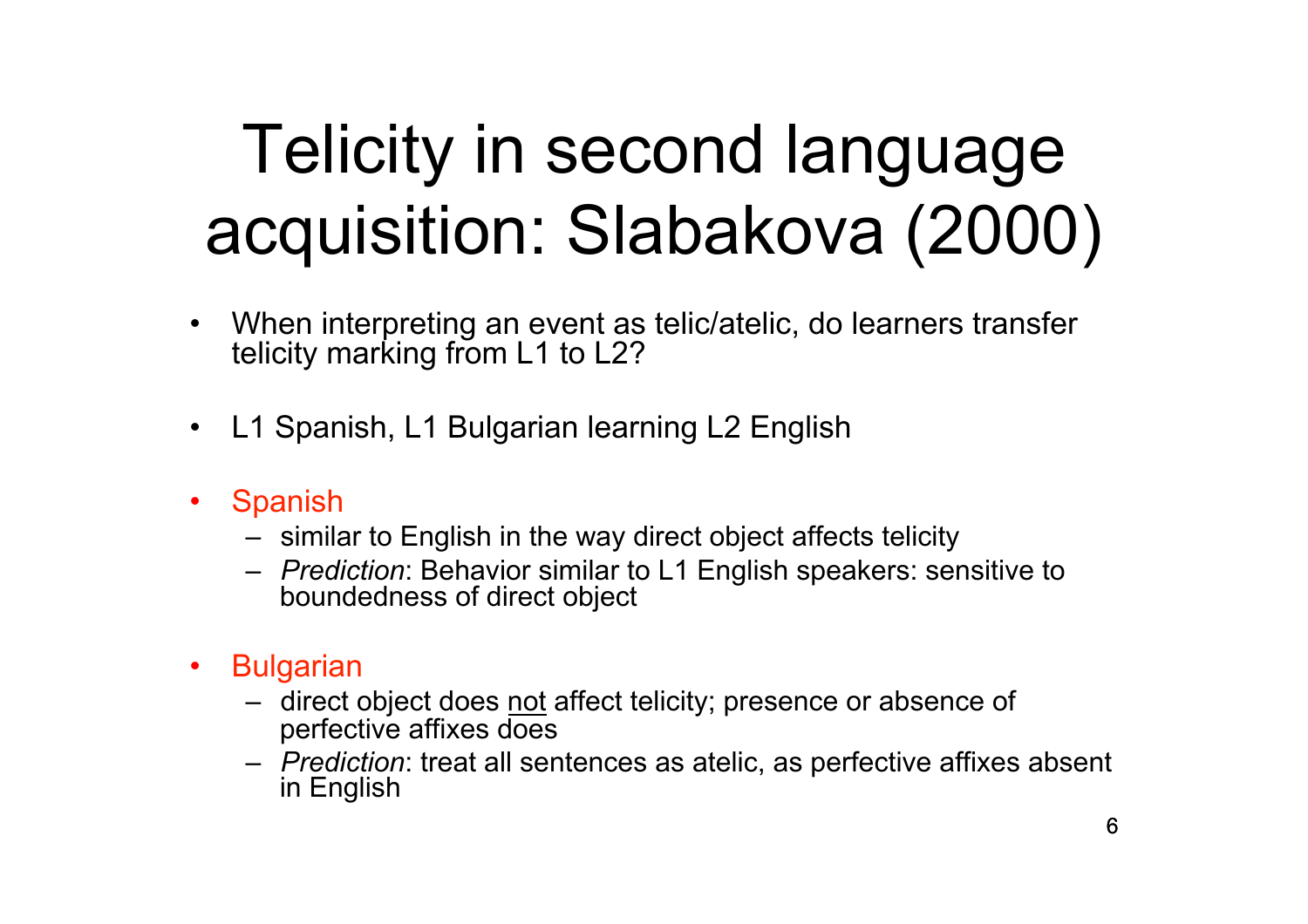#### Slabakova (2000) design & results

- Two-clause sentence:
	- A. *Habitual context + Telic situation*
	- e.g.: **Antonia worked in a bakery and made a cake**.
	- B. *Habitual context + Atelic situation*

e.g.: **Antonia worked in a bakery and made cakes.**

- Task: judge how well clauses combine with each other
- - Rationale:<br>• Habitual context more compatible w/ atelic situation (B) than w/ telic situations (A).
- Results:
	- *L1 English and L1 Spanish* speakers gave higher ratings to (B) than (A)
		- Exhibited sensitivity to indef noun vs. bare plural distinction
	- *L1 Bulgarian* speakers did not distinguish (A) from (B).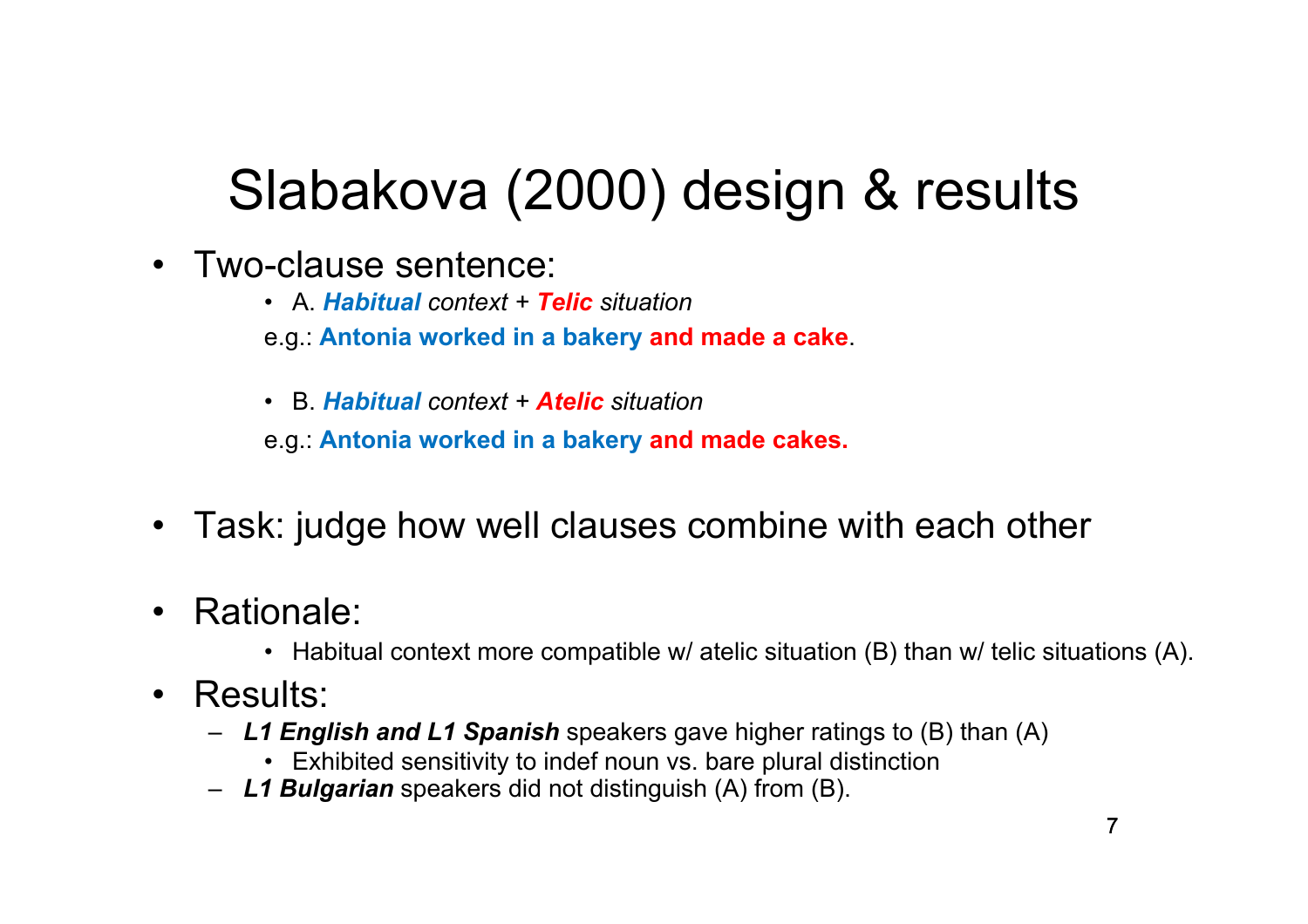#### Other work on telicity: Japanese

- Japanese bare count nouns --> both telic and atelic readings
- Gabriele (2010): L1 English speakers had difficulty correctly acquiring L2 Japanese telicity
	- Tended to assign telic reading to bare nouns in Japanese
- Kaku (2009): Intermediate and Advanced L1 Japanese/L2 English learners were progressing towards target-like representation of English telicity
	- Beginning learners had difficulties, incorrectly allowing atelic reading for definite singular nouns (e.g. "Lisa erased the star")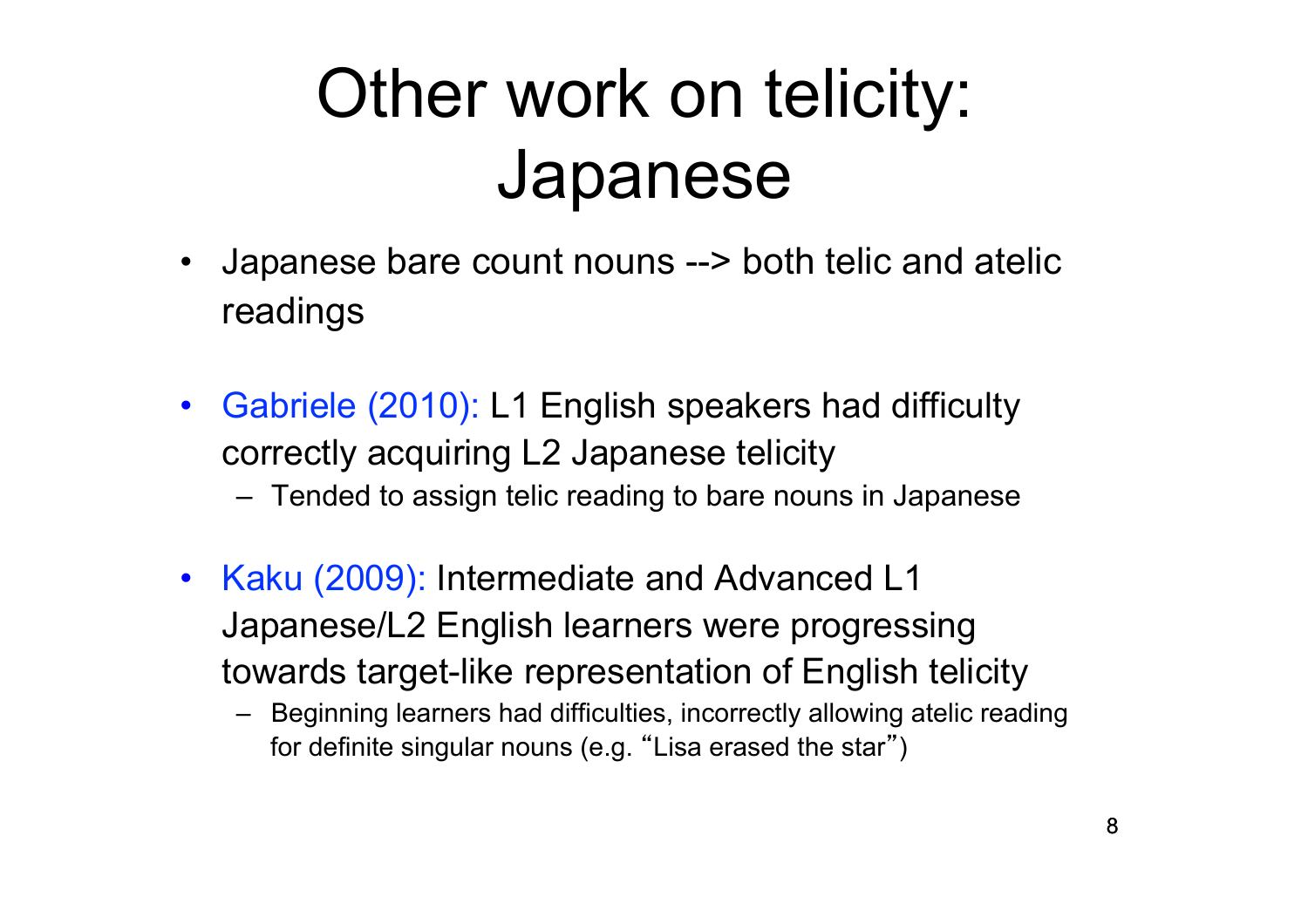# Interpreting telicity in L2 English

- *Spanish:* 
	- direct object affects telicity computation in the same way as English
	- $-$  => interpreting telicity in English is easy
- *Bulgarian*:
	- direct object does not affect telicity computation
	- $-$  => interpreting telicity in English is hard
- *Japanese* 
	- direct object lacks morphological distinctions that matter in English
	- => learning to interpret telicity in English is possible for more advanced learners

#### • *Focus of this talk: Chinese*

- direct object affects telicity computation but not in the same way as English
- L1 Chinese speakers use direct object in telicity computation but boundedness not marked in same way as English
- $-$  => implications for learning L2 English?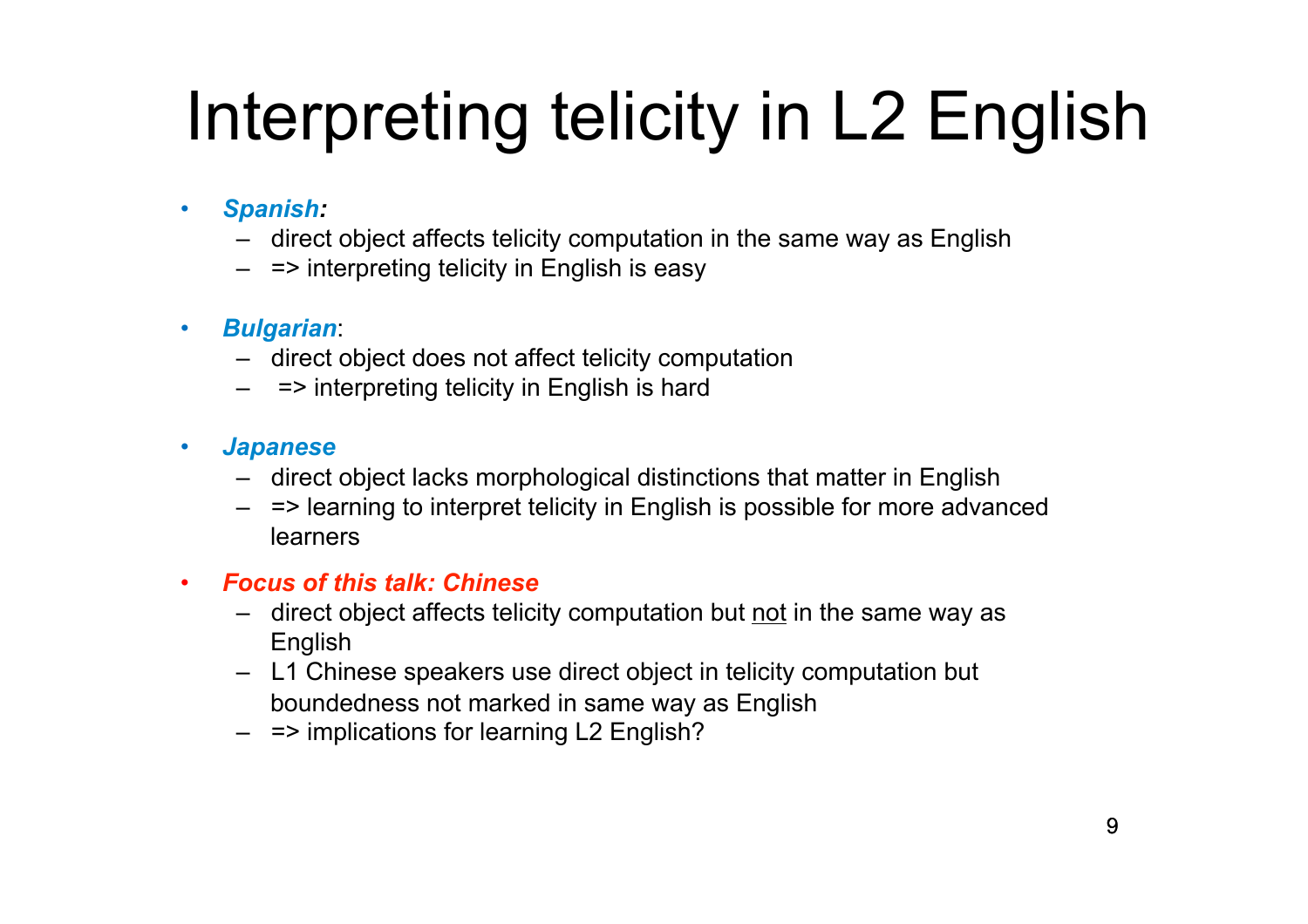# Telicity computation in English

- *Completion*: inherent endpoint reached
	- John wrote the letter. => letter completed, inherent endpoint (finishing of letter) reached)
- *Incompletion*: inherent endpoint not reached; event is terminated/stopped before completion

**English Examples:** 

**Definites, numerals: Not compatible w/ incompletion**

- a. Definite/Demonstrative NP
	- \* John wrote the/this/that letter but didn't finish writing it.
- b. Numeral NP

\* John wrote three etters but didn't finish writing them.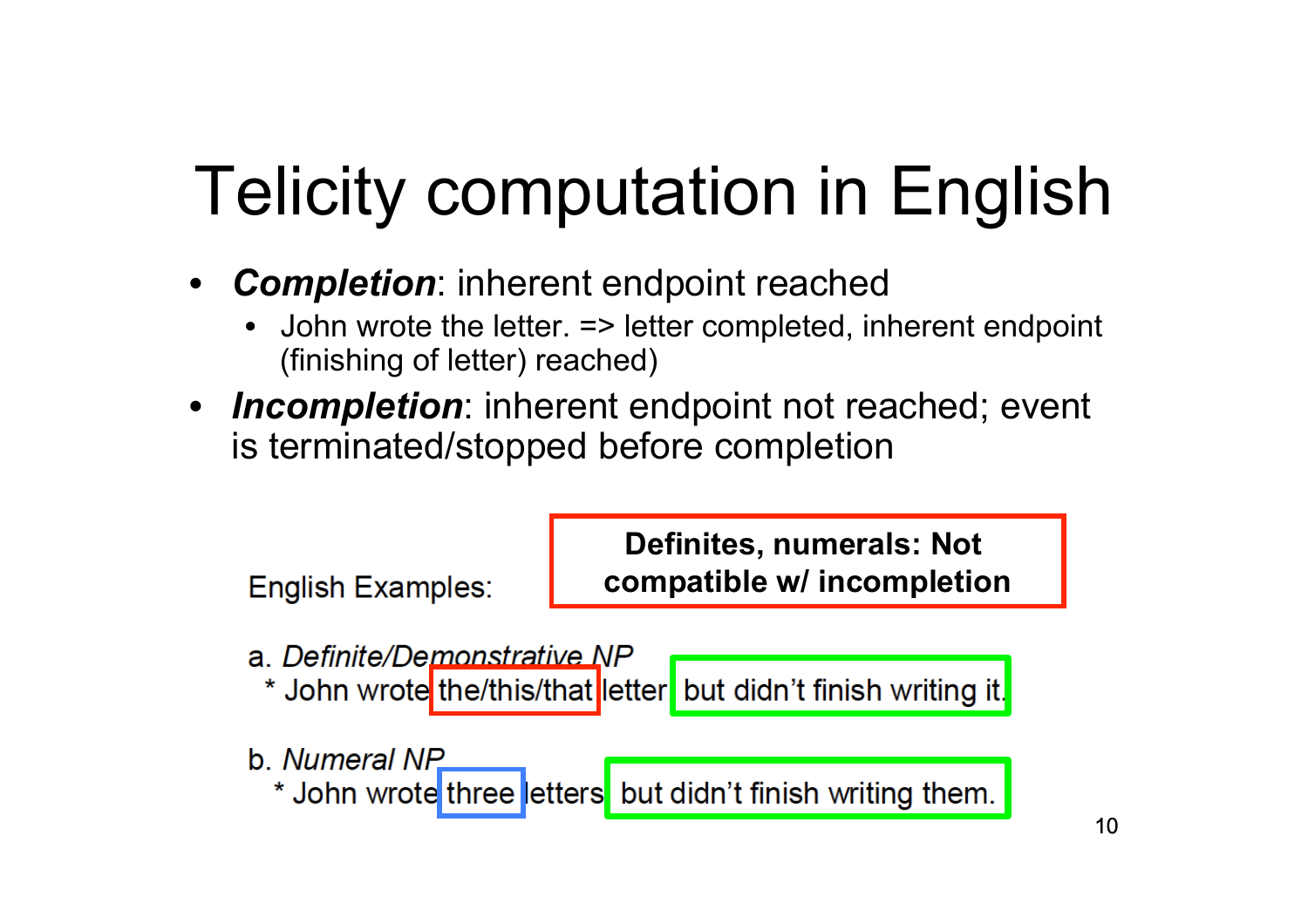#### Telicity computation in Chinese

|                                                                                                                                                                                                       | <b>Demonstrative NPs: allow</b><br>incompletion reading           |  |  |  |
|-------------------------------------------------------------------------------------------------------------------------------------------------------------------------------------------------------|-------------------------------------------------------------------|--|--|--|
| a. Demonstrative NP<br>John xie le<br>zhei/na<br>feng<br>$\blacksquare$ this/that $\blacksquare$<br><b>Classifier</b><br>John write ASP<br>John wrote this/that letter, but didn't finish writing it. | xin,<br>keshi<br>mei xie-wan.<br>not write-finish<br>letter but   |  |  |  |
| b. Numeral NP<br>* John xie<br>feng<br>le.<br>san<br>John write ASP three<br>John wrote three letters, but didn't finish writing them.                                                                | xin, keshi mei xie-wan.<br>Classifier letter but not write-finish |  |  |  |
|                                                                                                                                                                                                       | Numeral NPs: no incompletion<br>reading                           |  |  |  |
| Chinese has no specific definite article 'the'. It does have demonstratives which are<br>considered similar to the English definite article (e.g., Chen 2004).<br>11                                  |                                                                   |  |  |  |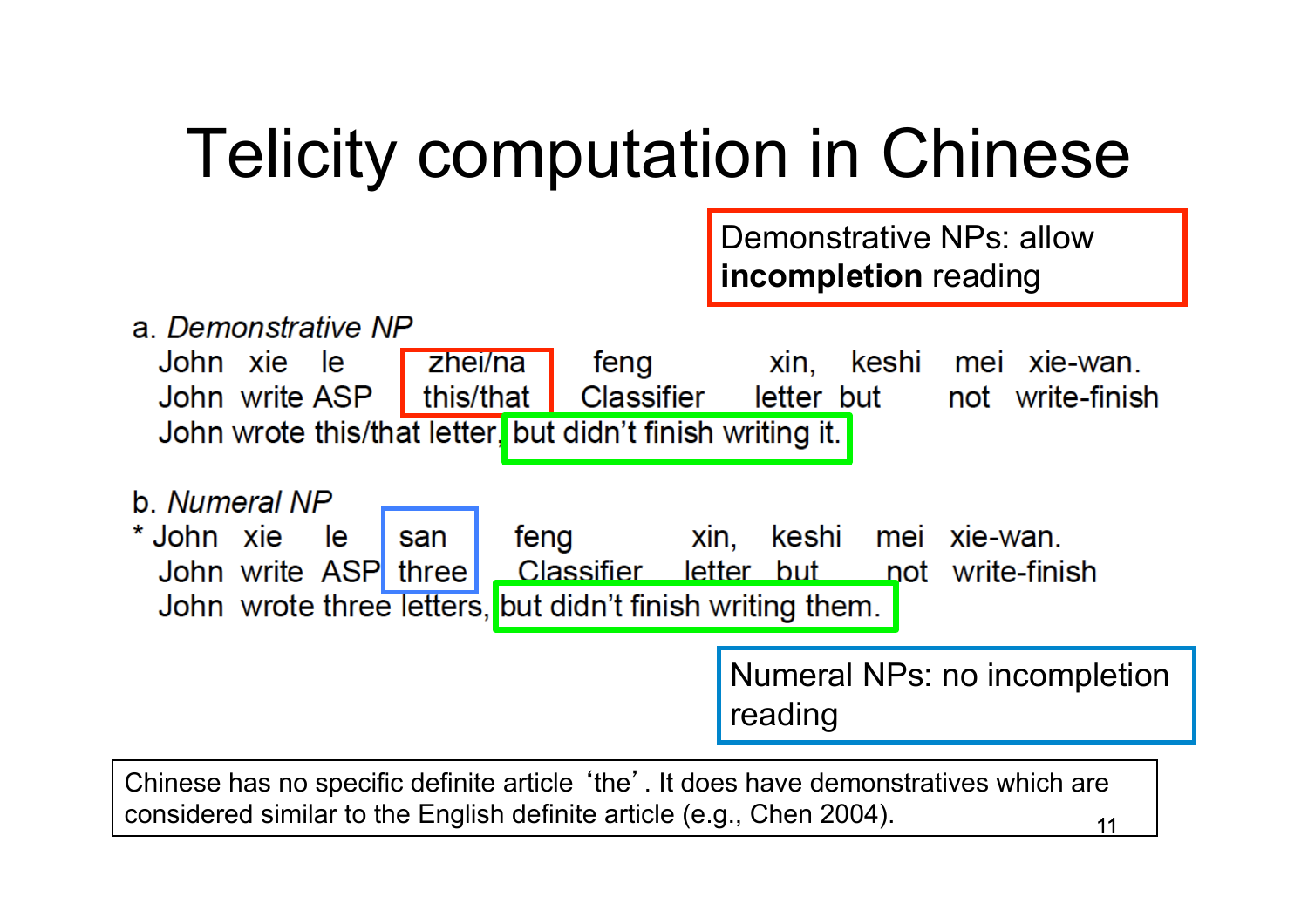#### Boundedness features for Chinese and English NPs

• Differences between Chinese and English attributed to differences in boundedness features for noun phrases (Soh & Kuo, 2005)

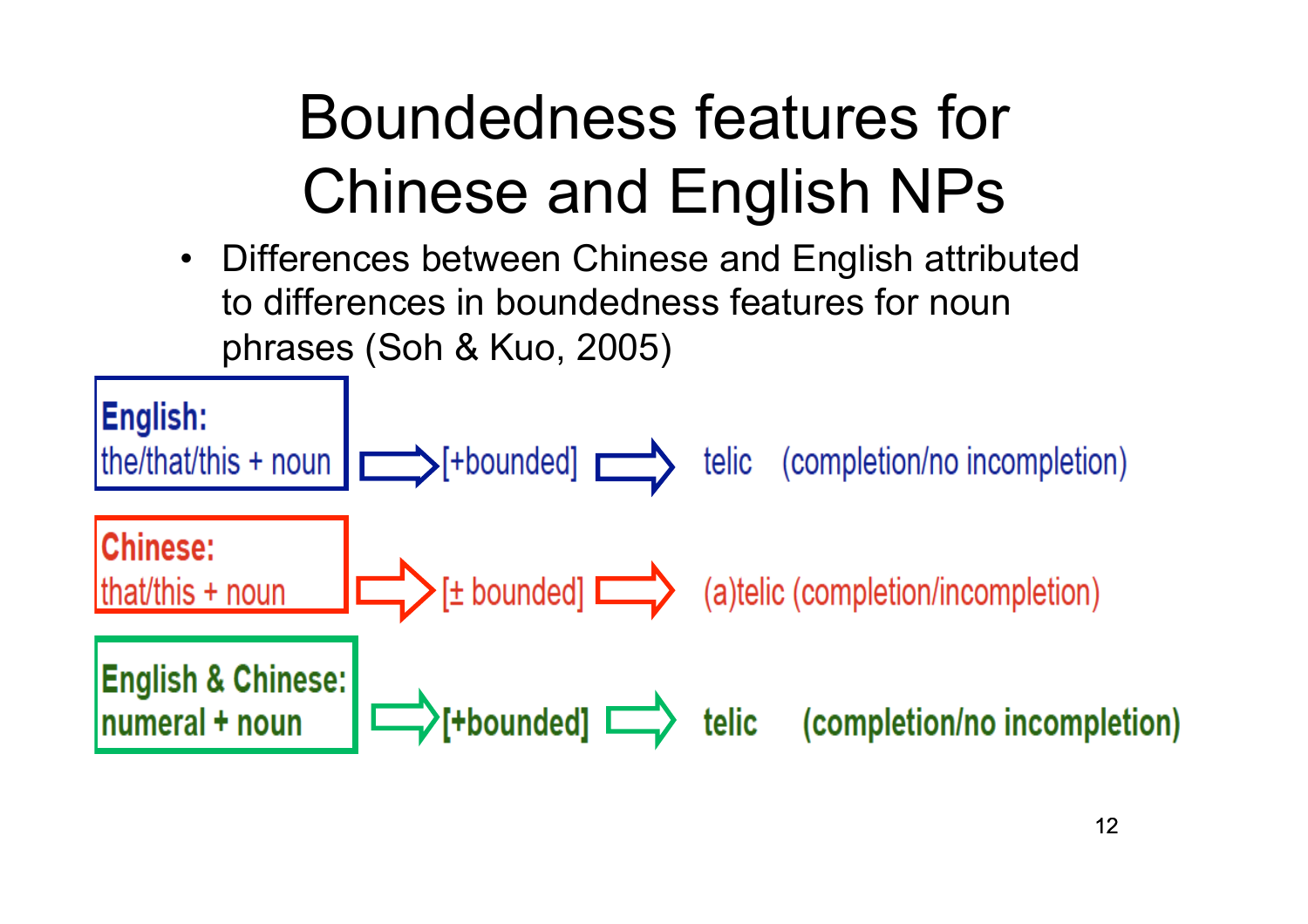

- Chinese and English: Superset subset relationship in terms of the number of telicity interpretations allowed for certain sentences
	- Negative evidence to un-learn L1
- Are learning situations that require negative evidence difficult?
	- Yes: White, 1991, Inagaki, 2001,Gabriele, 2009
	- No: Yuan 2001, Trapman & Kager 2009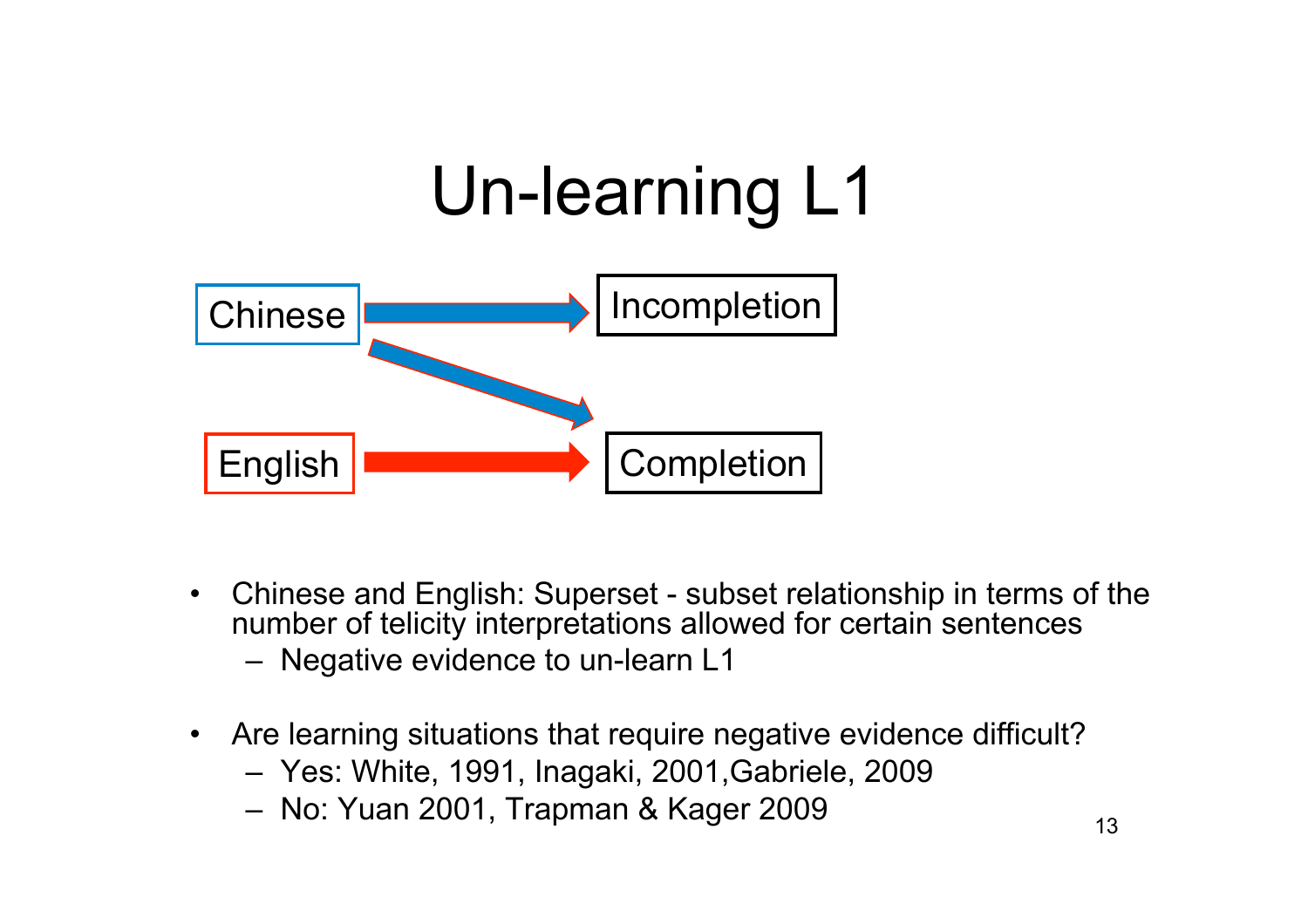

- Q1 Are L1 Chinese/L2 English learners able to preempt the L1-based incompletion interpretation?
	- For some NPs, Chinese allows two interpretations (completion/incompletion) whereas English only allows one (completion)
	- Learnability problem
- Q2 How is learners' performance correlated with their overall proficiency in English (established through independent means)?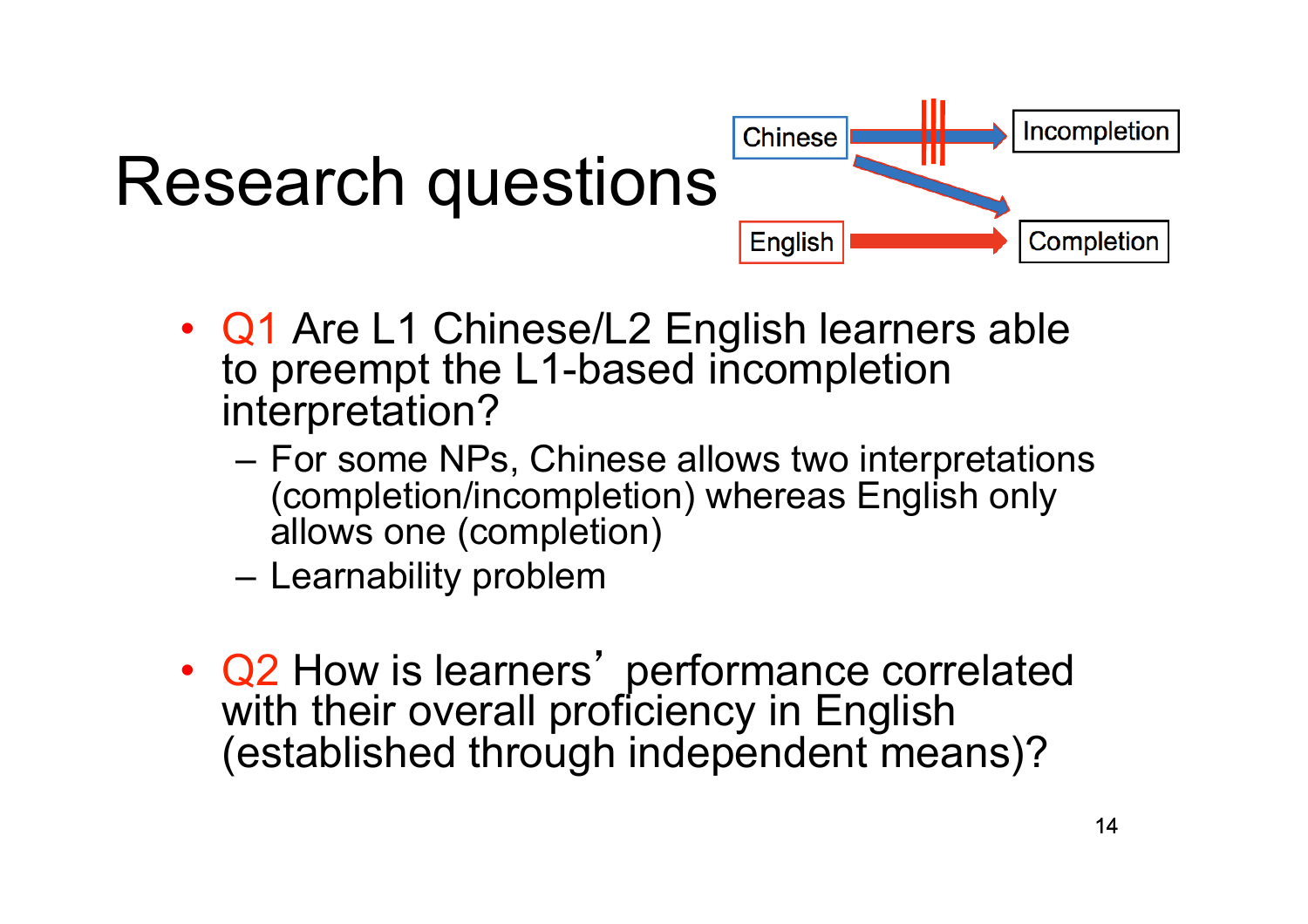#### **Participants**

- 39 participants were L1 Chinese/L2 English learners
	- 6 Advanced L2 learners
	- 23 Intermediate L2 learners
	- 10 Low L2 learners
	- *Proficiency established by cloze test*
- 19 participants were L1 English speakers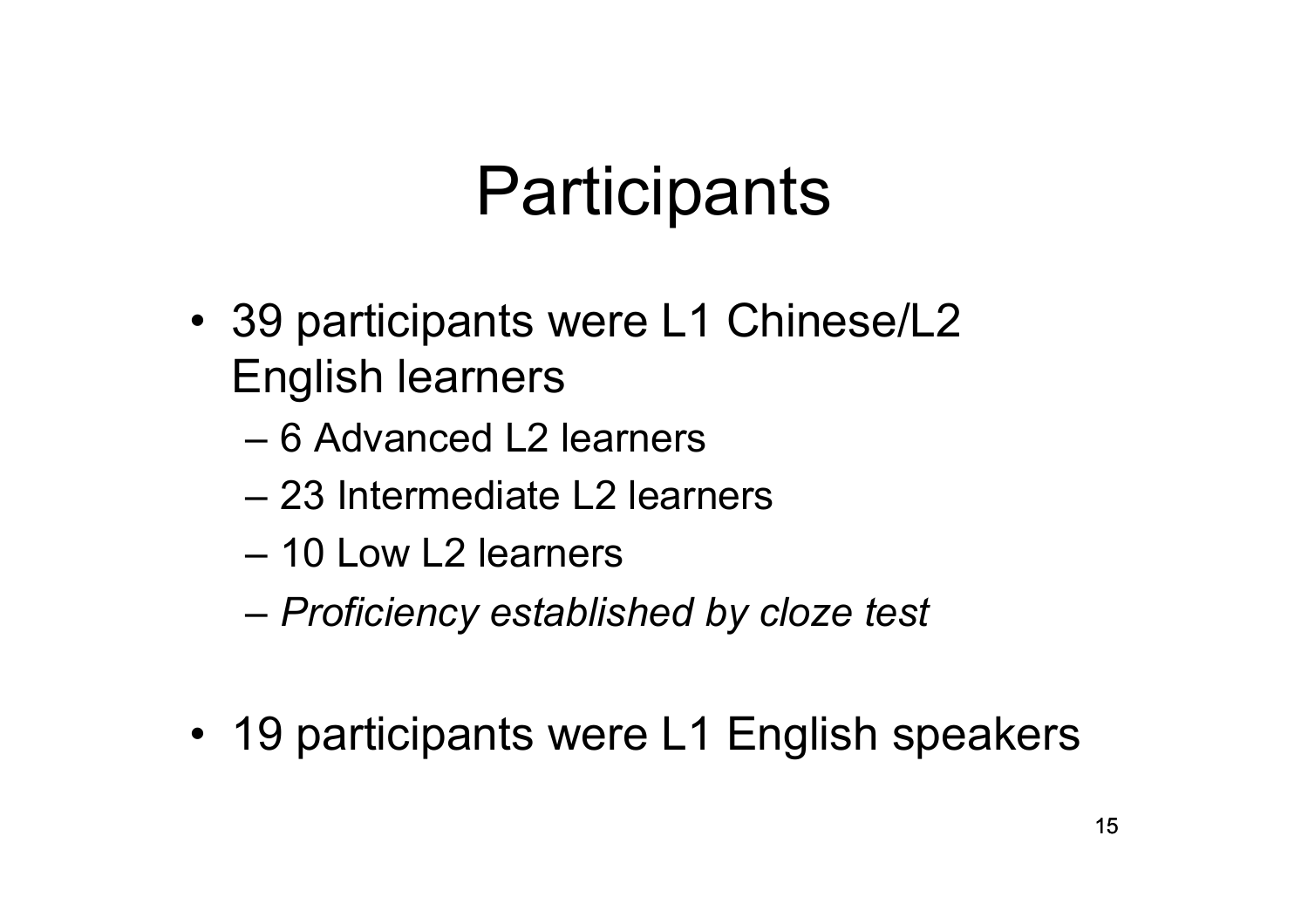# Design

- Two-clause complex sentences
	- **First clause**: simple accomplishment sentence (with Definite or Numeral NP object)
	- **Second clause**: implies interpretation of event expressed in first clause (complete/incomplete)

**John read the book/three books but did not finish reading it/them. and finished reading it/them.** 

• *NP form* (def vs numeral) and *interpretation* (incompletion vs completion were crossed to create four conditions:

|                 | Incompletion               | <b>Completion</b>        |
|-----------------|----------------------------|--------------------------|
| Definite $+ NP$ | <b>The NP/Incompletion</b> | <b>The NP/Completion</b> |
| $Numeral + NP$  | <b>Num NP/Incompletion</b> | <b>Num NP/Completion</b> |

- **Task**: Judge how natural the combination of clauses is (5 pt scale: 1=Very Unnatural Combination; 5=Perfectly Natural Combination)
- 24 test sentences (6 different verbs), 43 fillers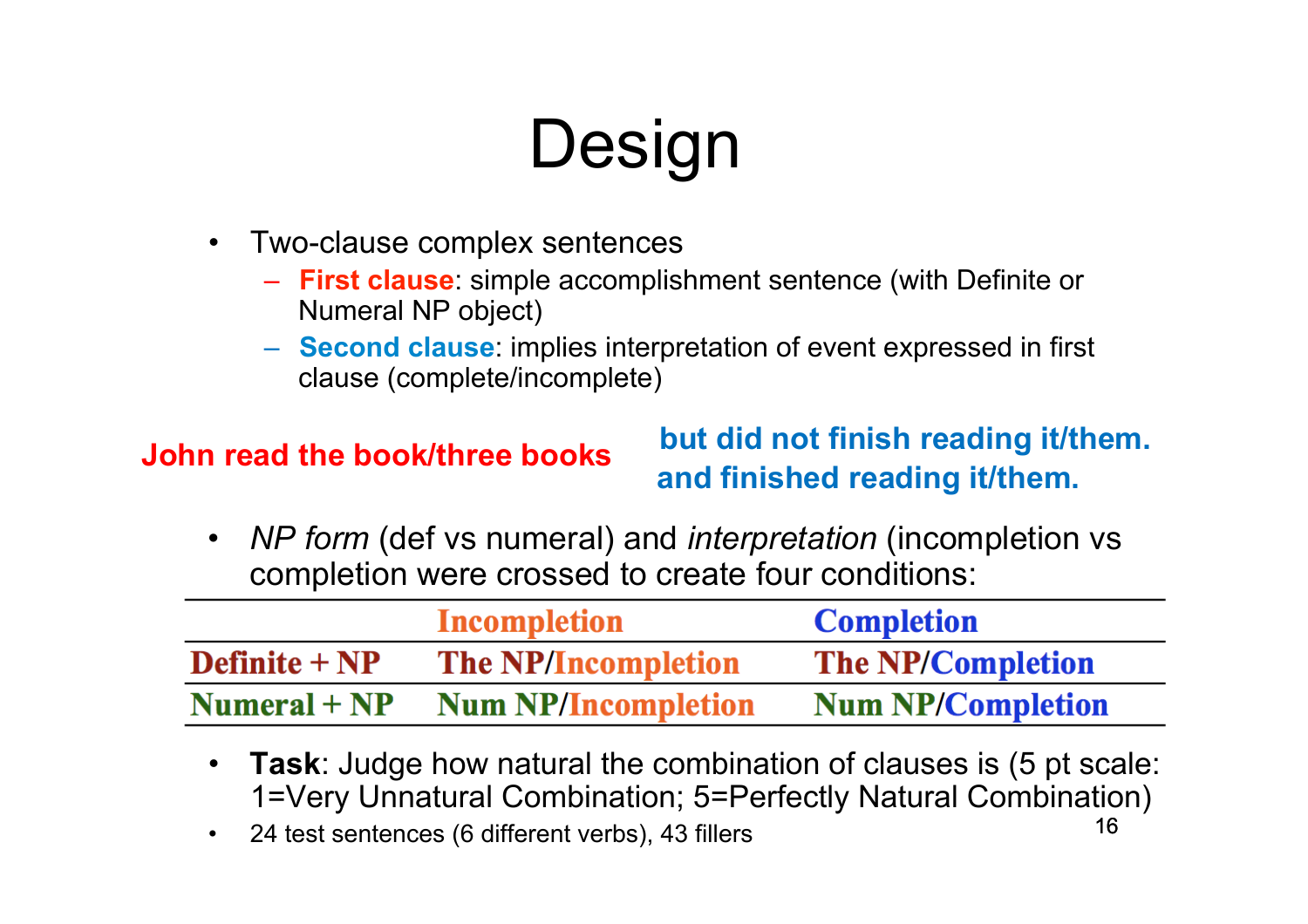### **Examples**

Chinese and English differ in **the NP / incompletion**  condition

The NP/Incompletion Interpretation: John read the book, but did not finish reading it.  $\rightarrow$  Natural in Chinese; Unnatural in English

Num NP/Incompletion Interpretation: John read three books, but did not finish reading them.  $\rightarrow$  Unnatural in Chinese; Unnatural in English

The NP/Completion Interpretation: John read the book and finished reading it.  $\rightarrow$  Natural in Chinese, Natural in English

Num NP/Completion Interpretation: John read three books and finished reading them.  $\rightarrow$  Natural in Chinese, Natural in English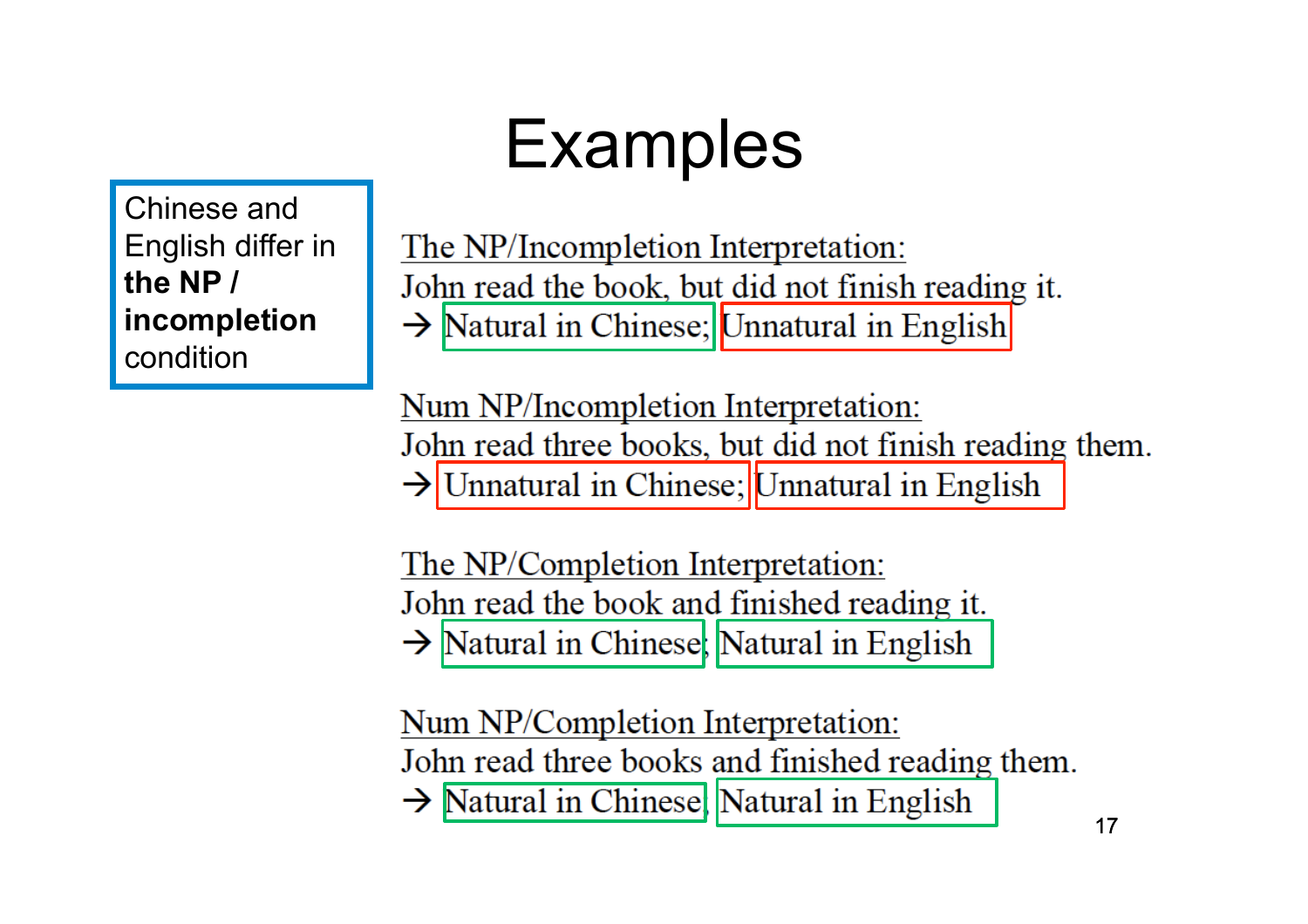#### Expected performance

| <b>Conditions</b>                  |   | L1 Chinese L1 English |
|------------------------------------|---|-----------------------|
| The NP/Incompletion Interpretation |   |                       |
| Num NP/Incompletion Interpretation | X |                       |
| The NP/Completion Interpretation   |   |                       |
| Num NP/Completion Interpretation   |   |                       |

Test sentences were in English.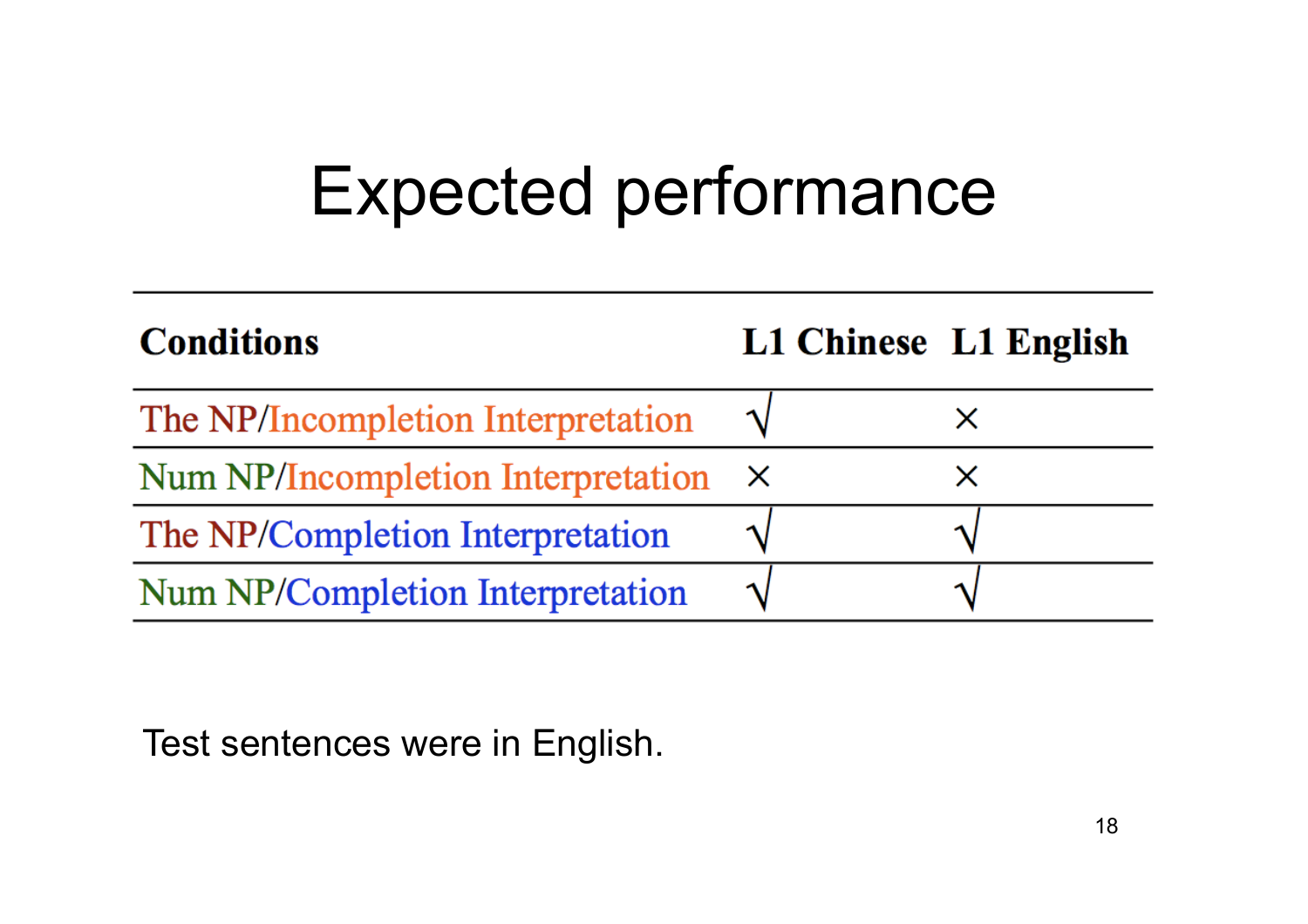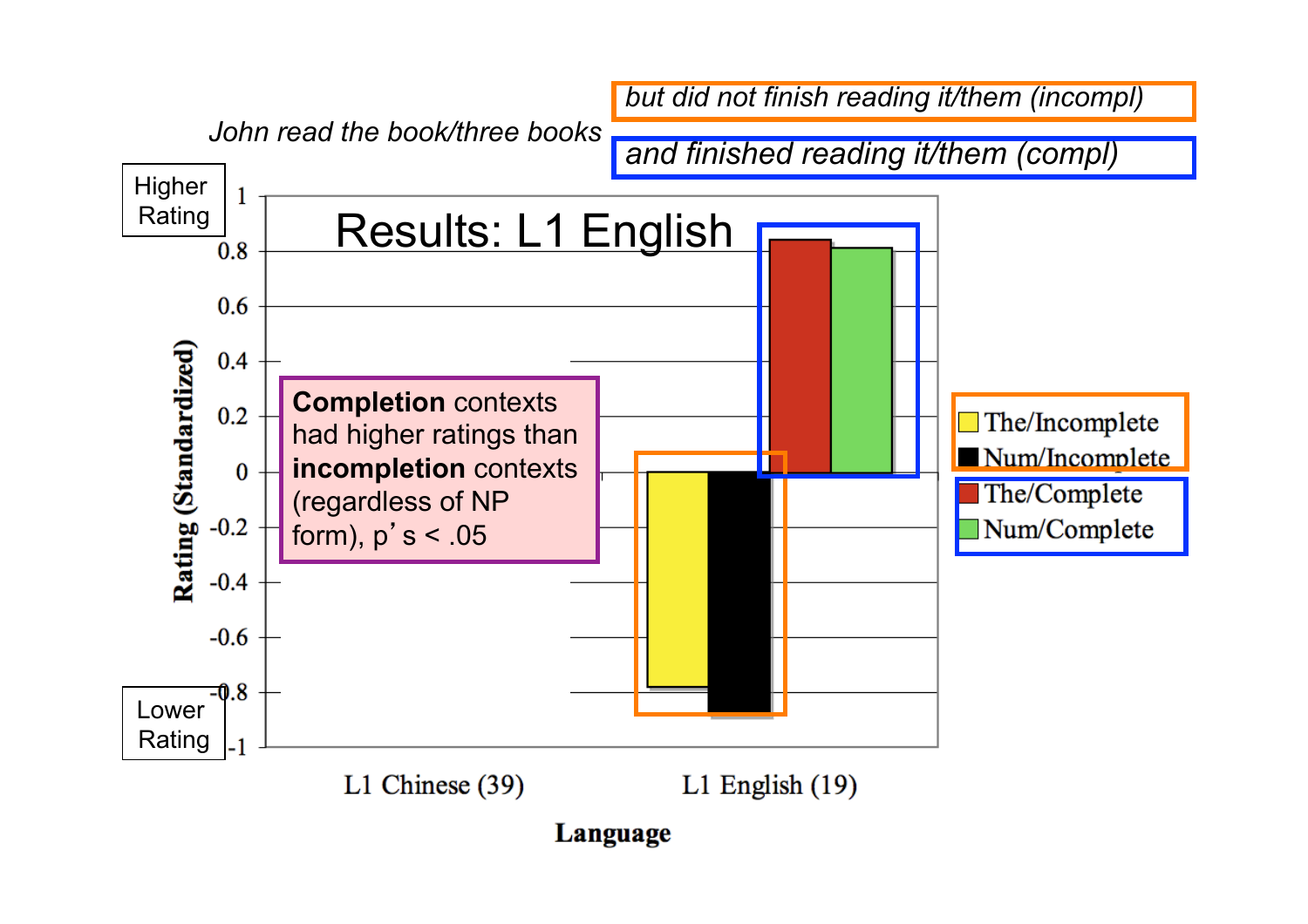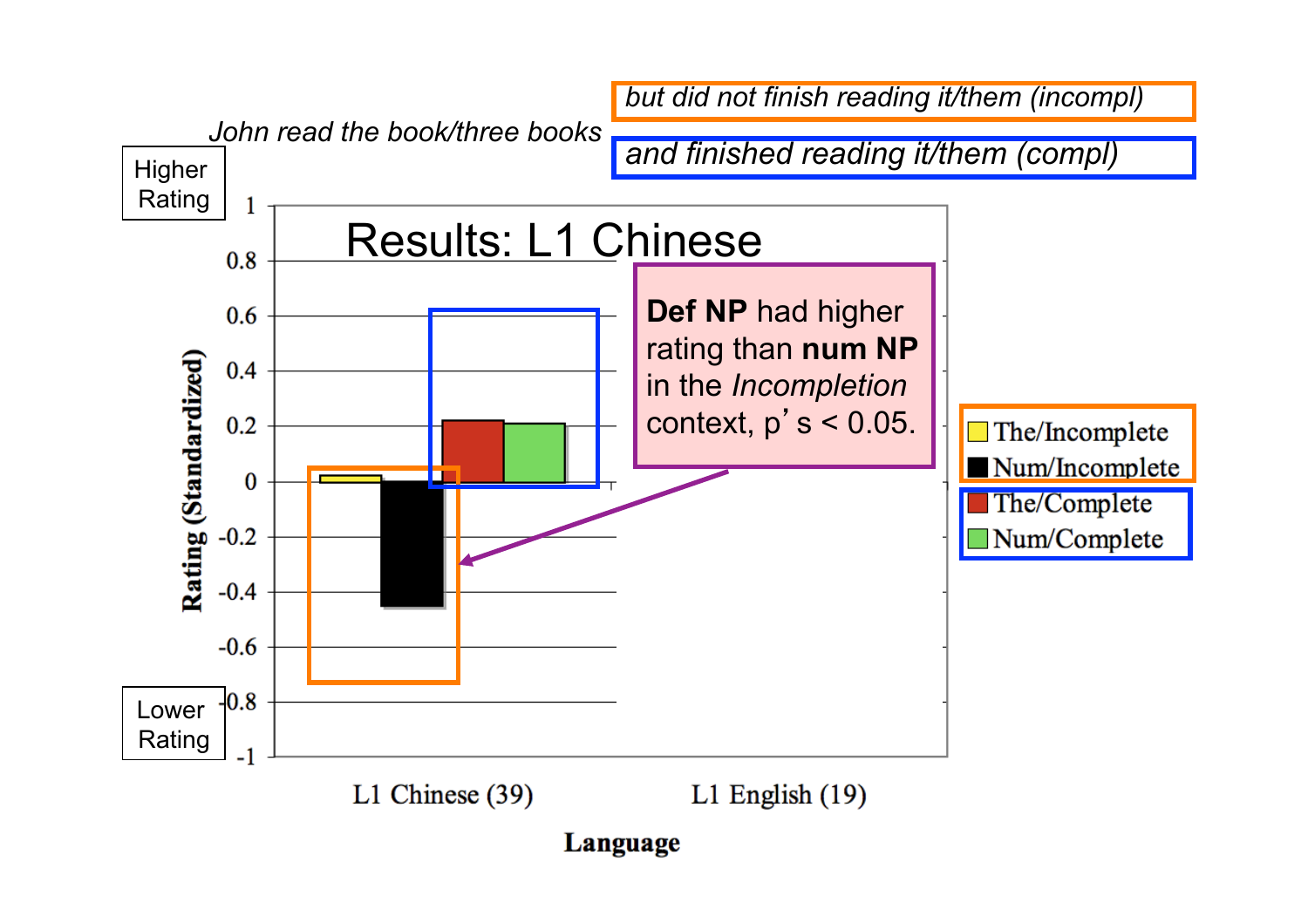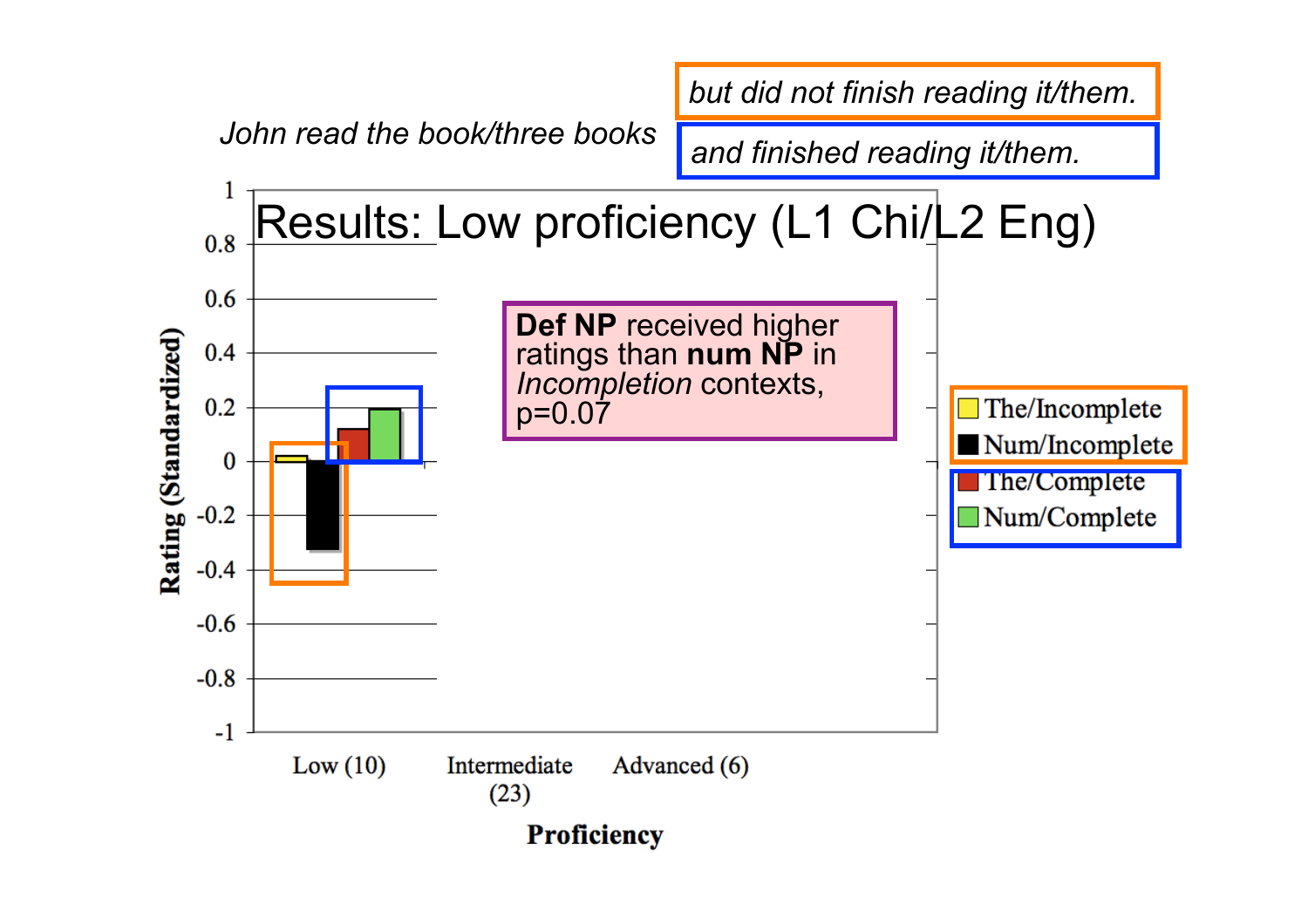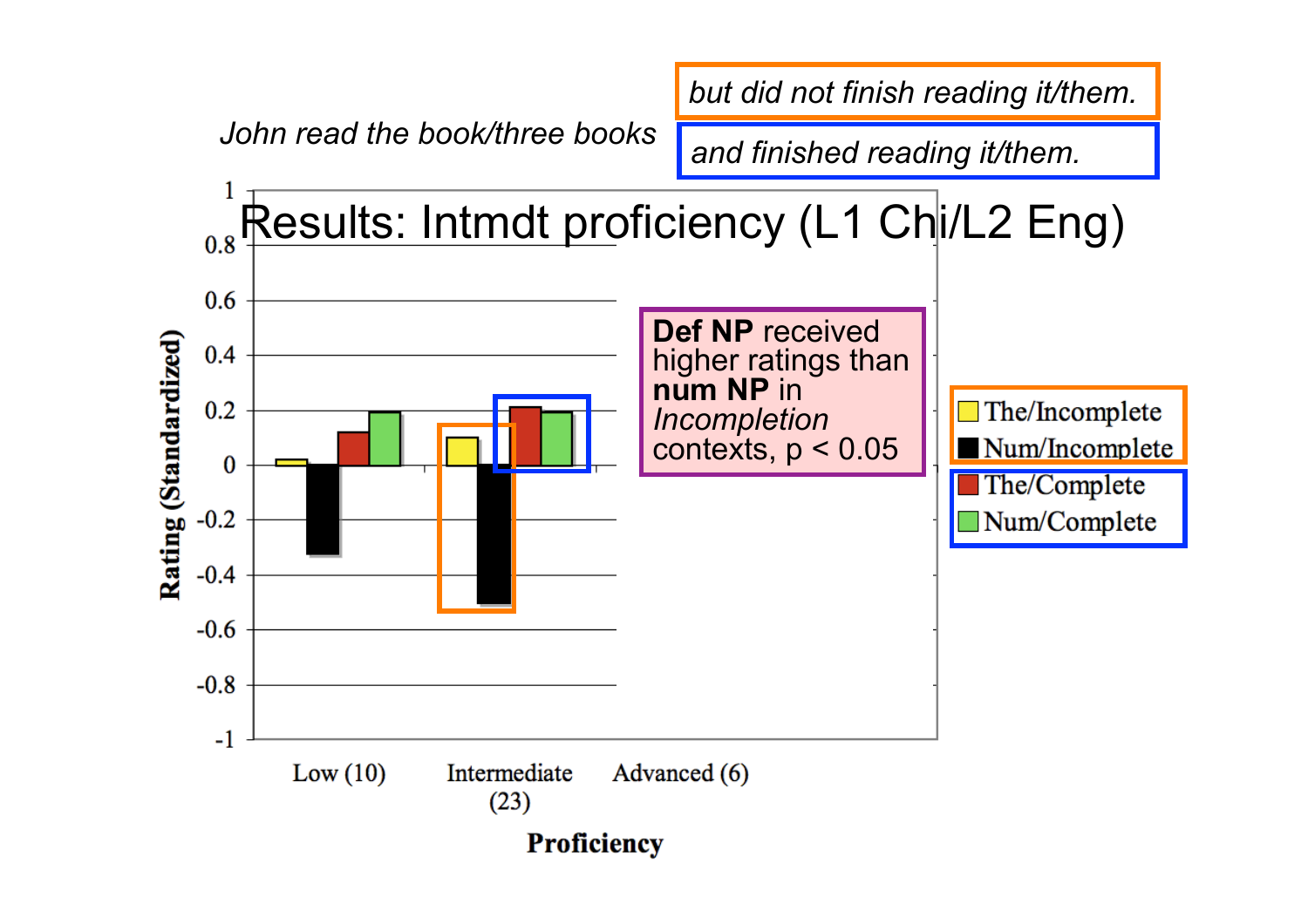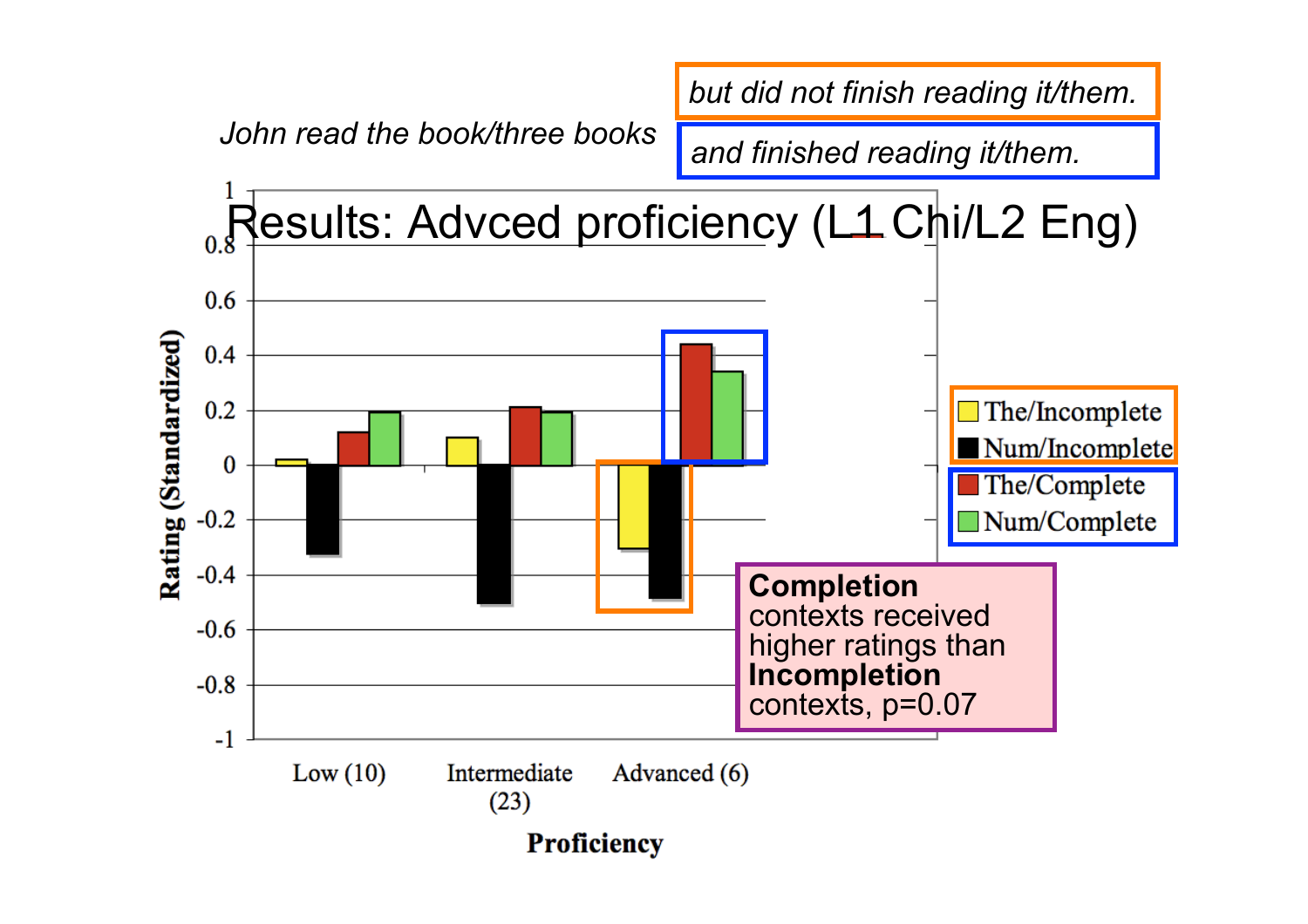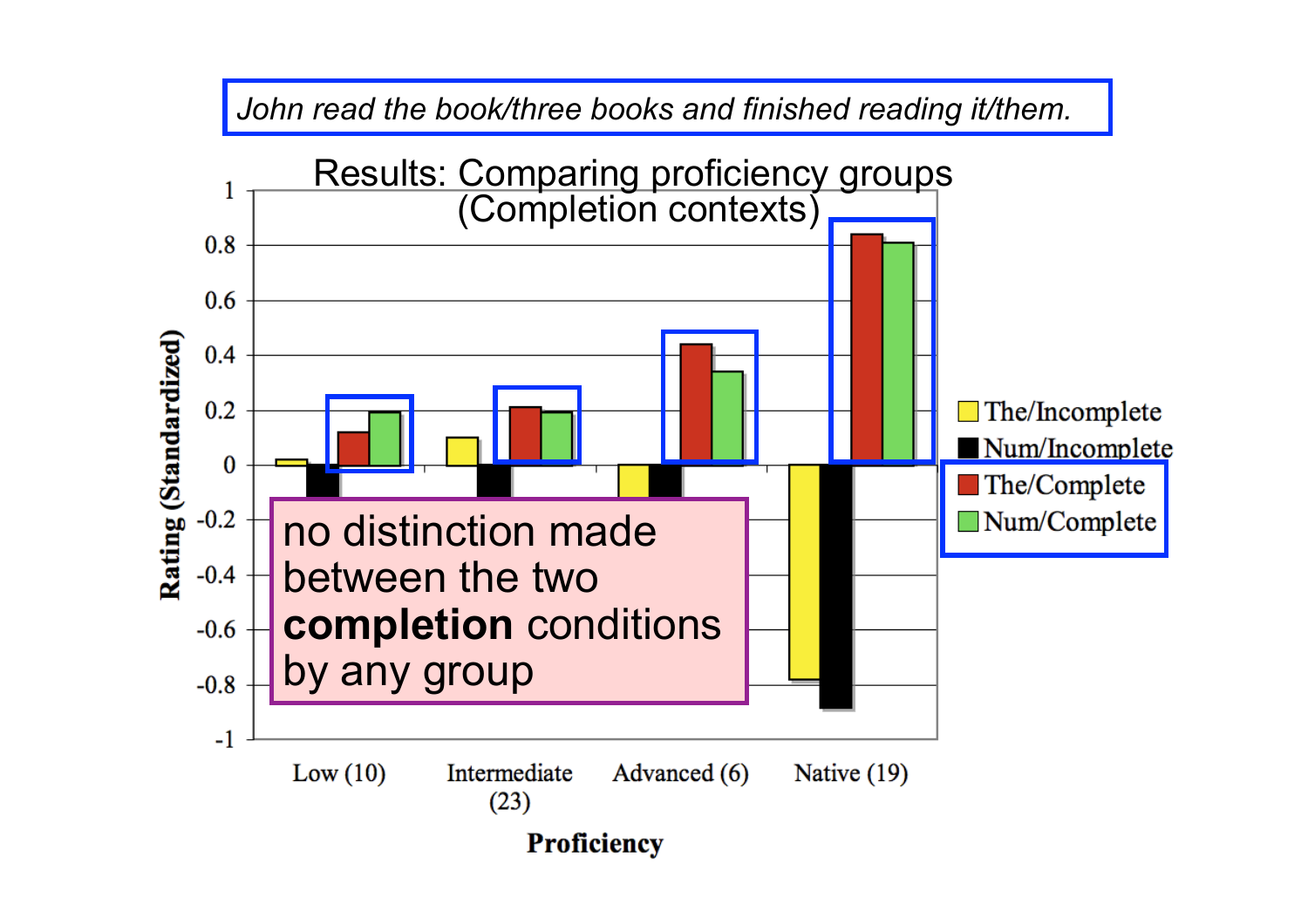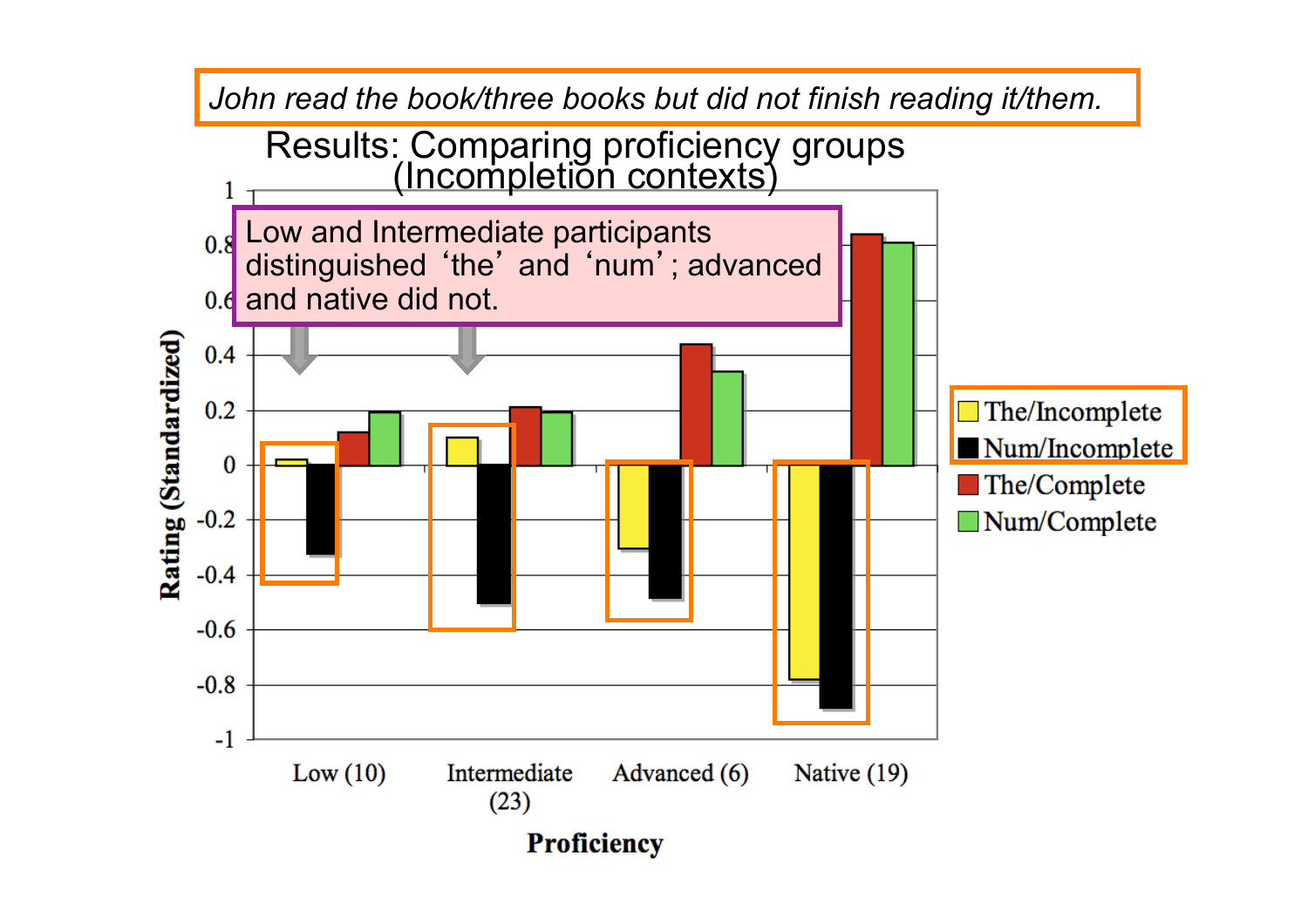### Summary

- L1 English and L1 Chinese participants performed largely as predicted
	- Completion conditions:
		- No difference between definite NP, numeral NP for L1 or L2 speakers
	- Incompletion conditions:
		- L1 English: def NP and num NP conditions pattern alike
		- L1 Chinese: def NP judged better than num NP condition

--> Suggestive of transfer of telicity (how boundedness feature affects telicity calculation in L1)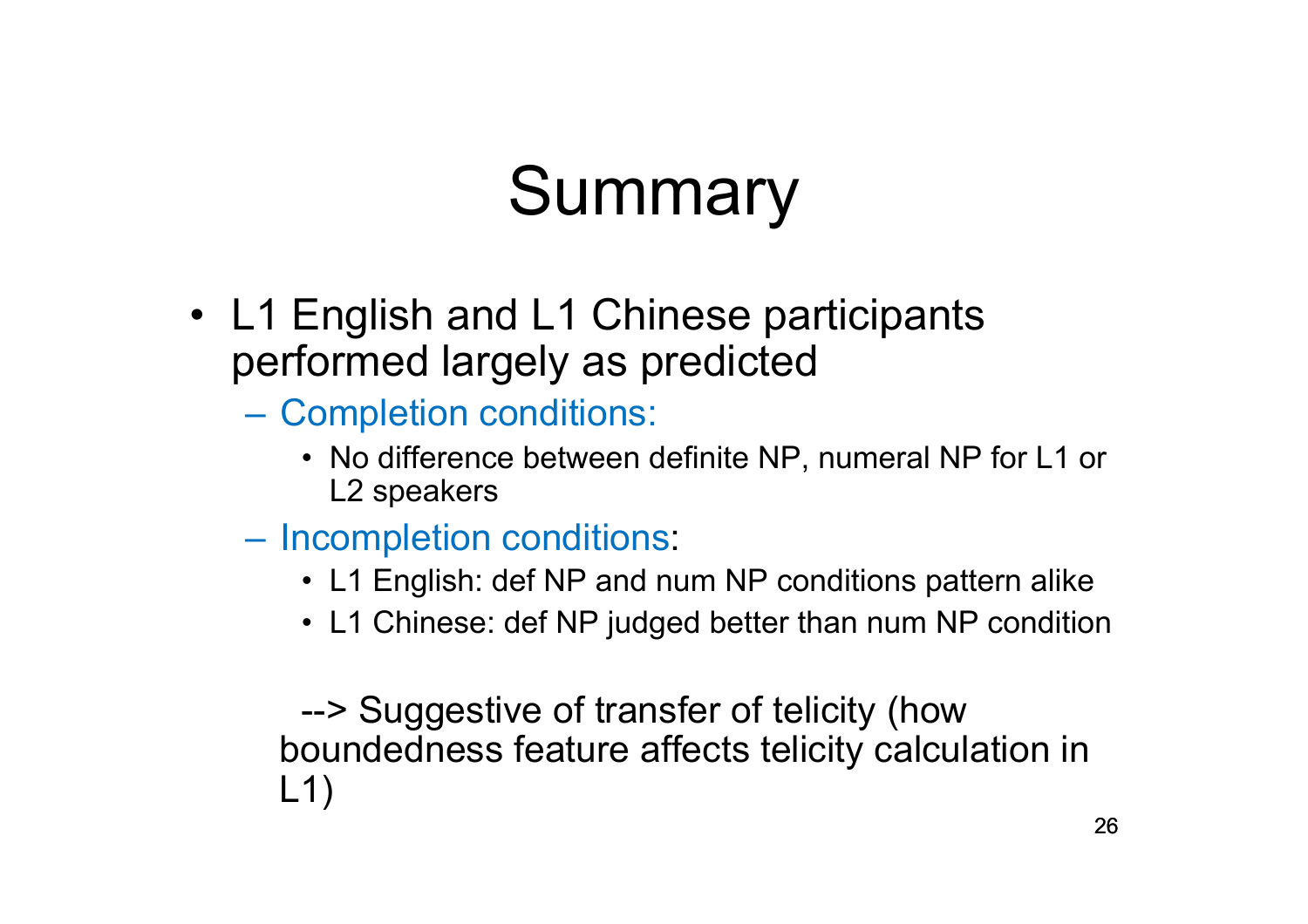#### Effects of proficiency

- Low and Intermediate:
	- Ratings for Incompletion vs Completion contexts depend on NP type (def/numeral) , as in L1 **Chinese**
- Advanced:
	- Resemble L1 English speakers: low ratings for incompletion contexts regardless of form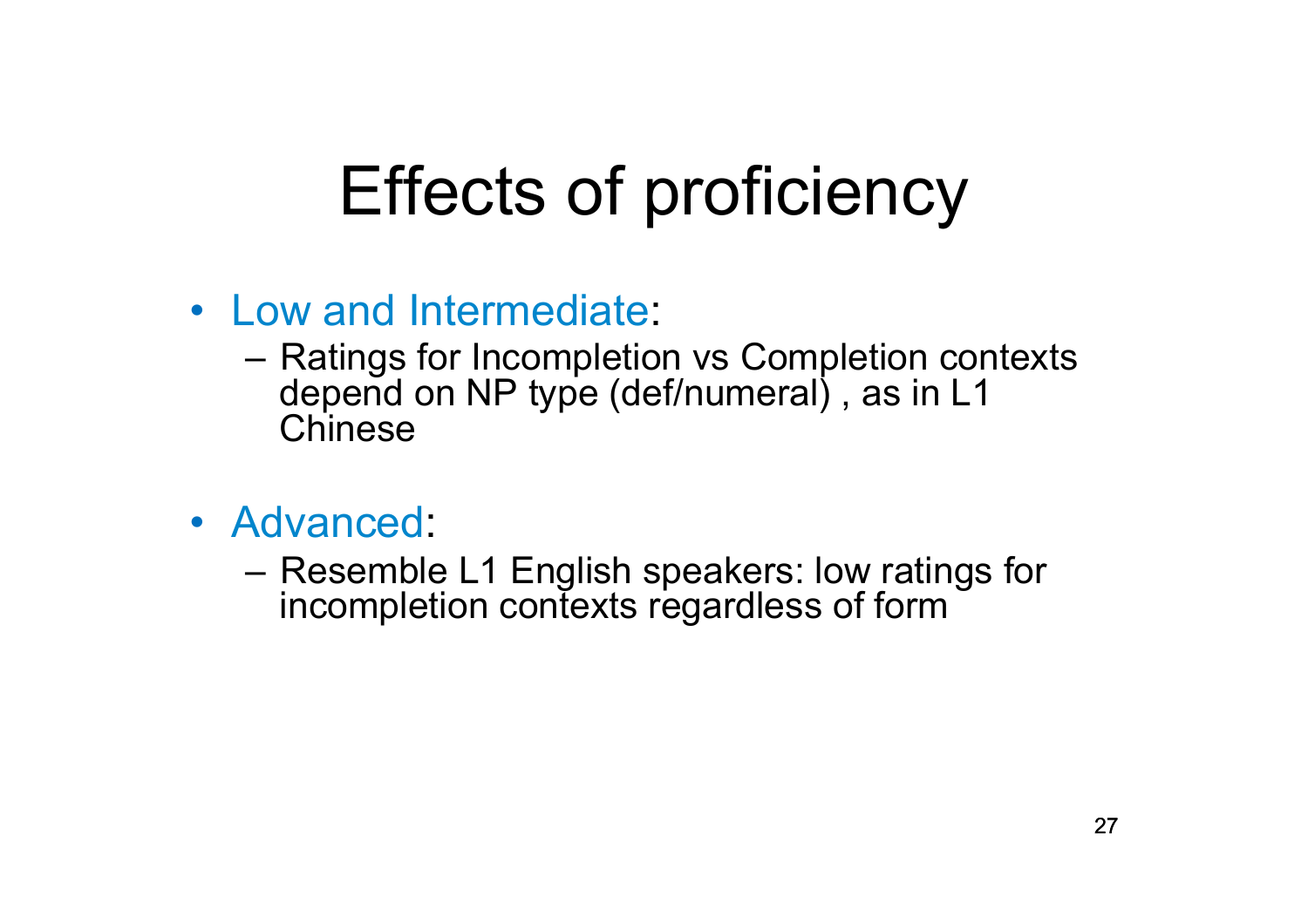#### Discussion: Role of L1

- Results point to L1 influence in acquisition of telicity in L2 English for L1 Chinese speakers
	- Overall pattern suggests L1 influence
		- Learners could have transferred boundedness feature from L1 to L2
- Could be indicative of difficulty in integrating information from both verb and object in computing telicity (e.g., van Hoot, 2007).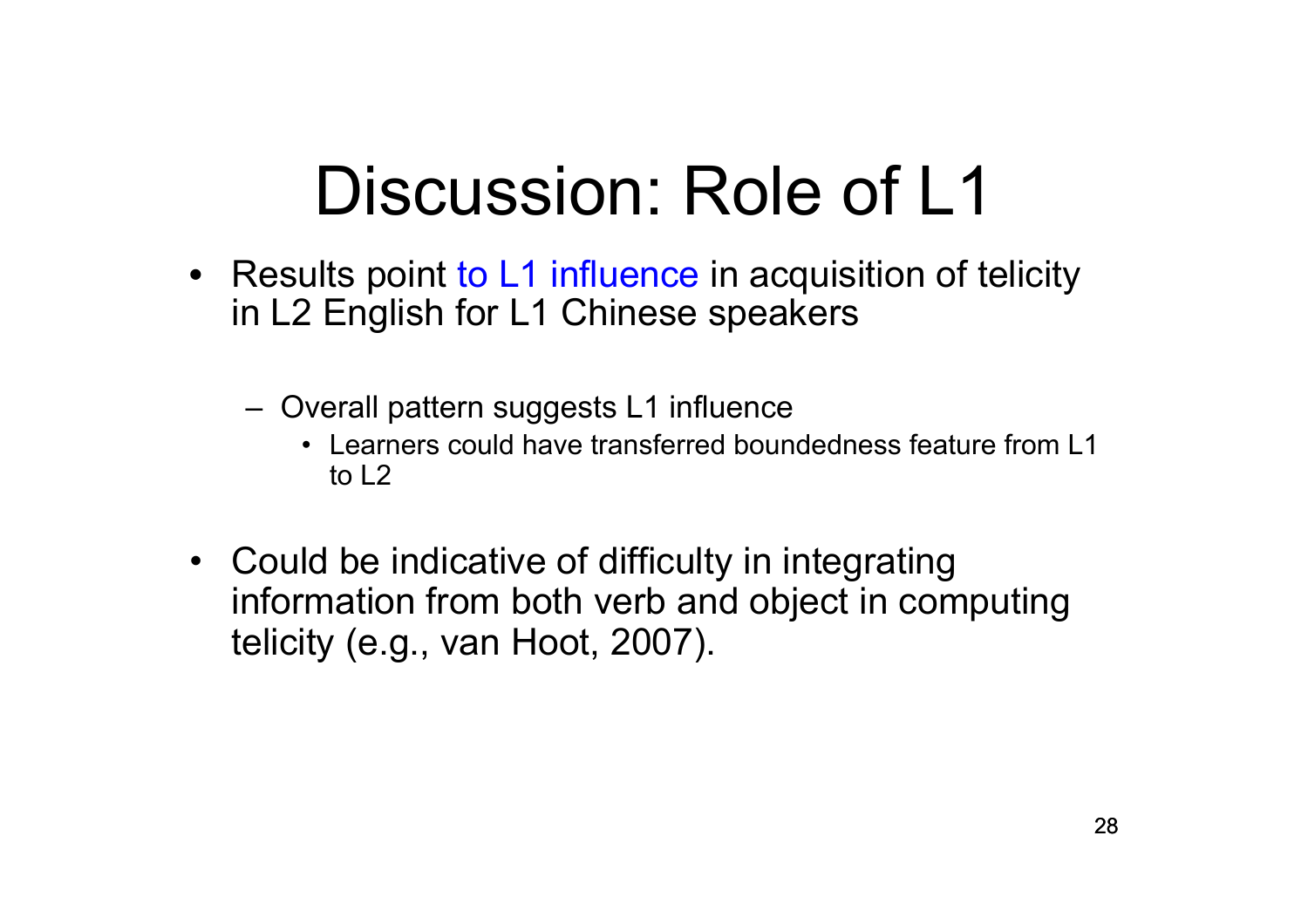#### Discussion: Challenges of pre-emption

- Provides evidence in support of the position that a learning situation requiring negative evidence is challenging.
	- Chinese speakers need to preempt the L1-based incompletion interpretation from their inter-language system.
	- Preemption needs negative evidence which is argued to be either non-existent or not effective (e.g., Marcus, 1993; White, 1991; )
		- $\triangleright$  Supports position that un-learning L1 is challenging (e.g., White, 1991; Gabriele, 2009; Inagaki, 2001).
		- $\triangleright$  Meanwhile, there are studies whose results suggest that un-learning L1 poses no problems (e.g., Yuan, 2001; Trapman & Kager 2009; Slabakova 2006)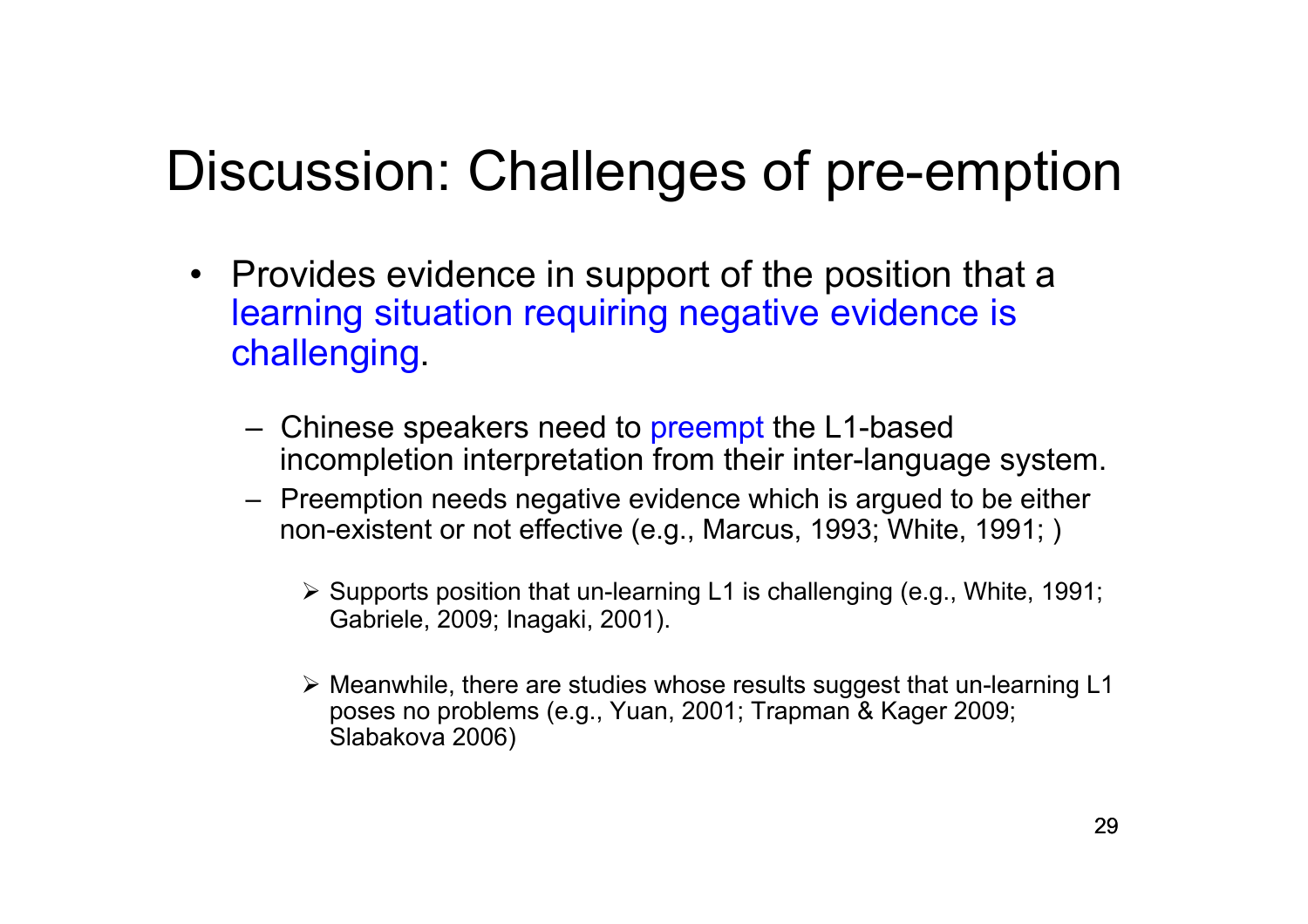#### Conclusions

- Acquiring L2 telicity is challenging when differences exist in nominal system between L1 and L2 (leading to different *boundedness* values)
- Learning task may be further complicated when negative evidence is needed to preempt an L1-based property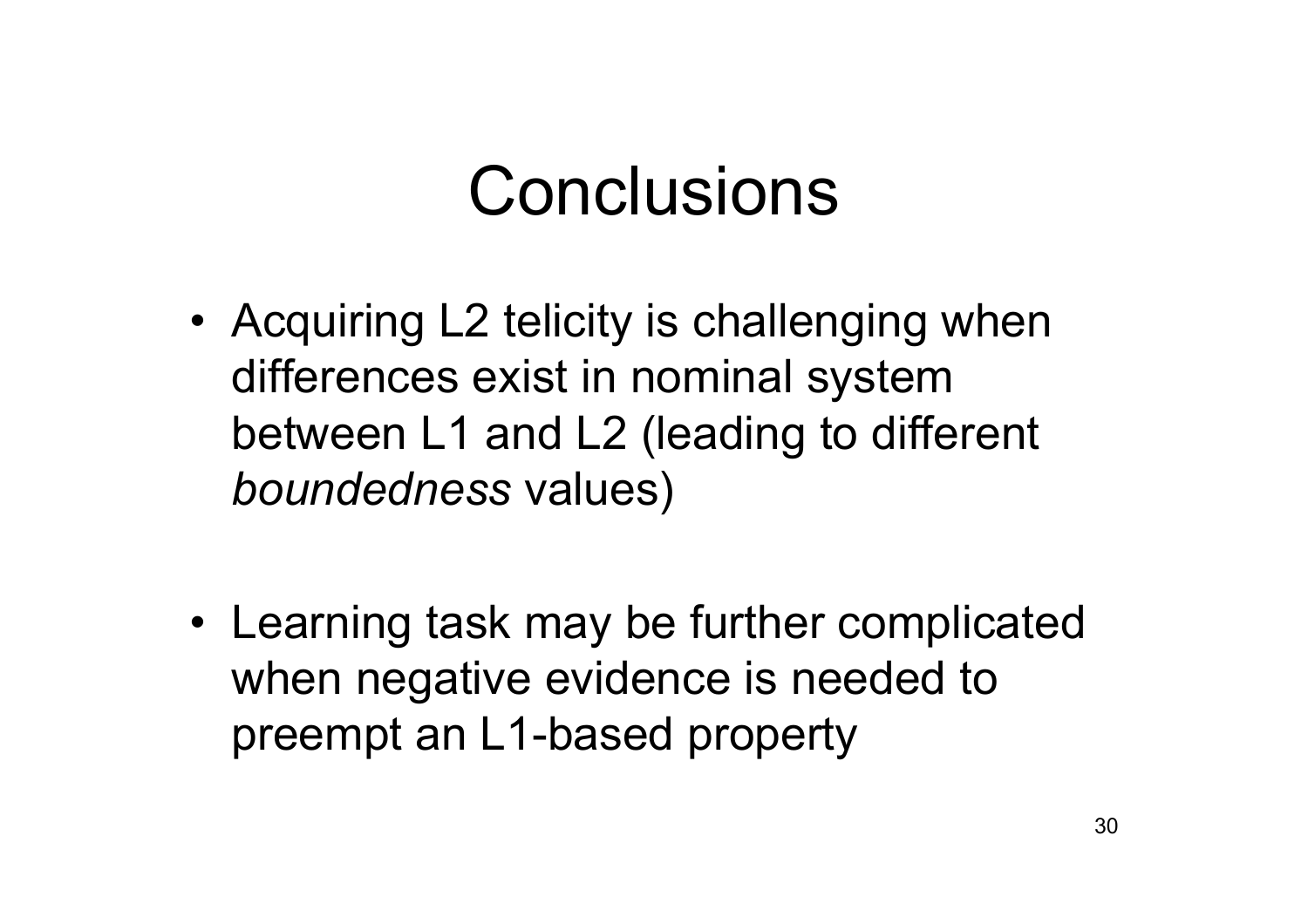#### Thank you for listening!